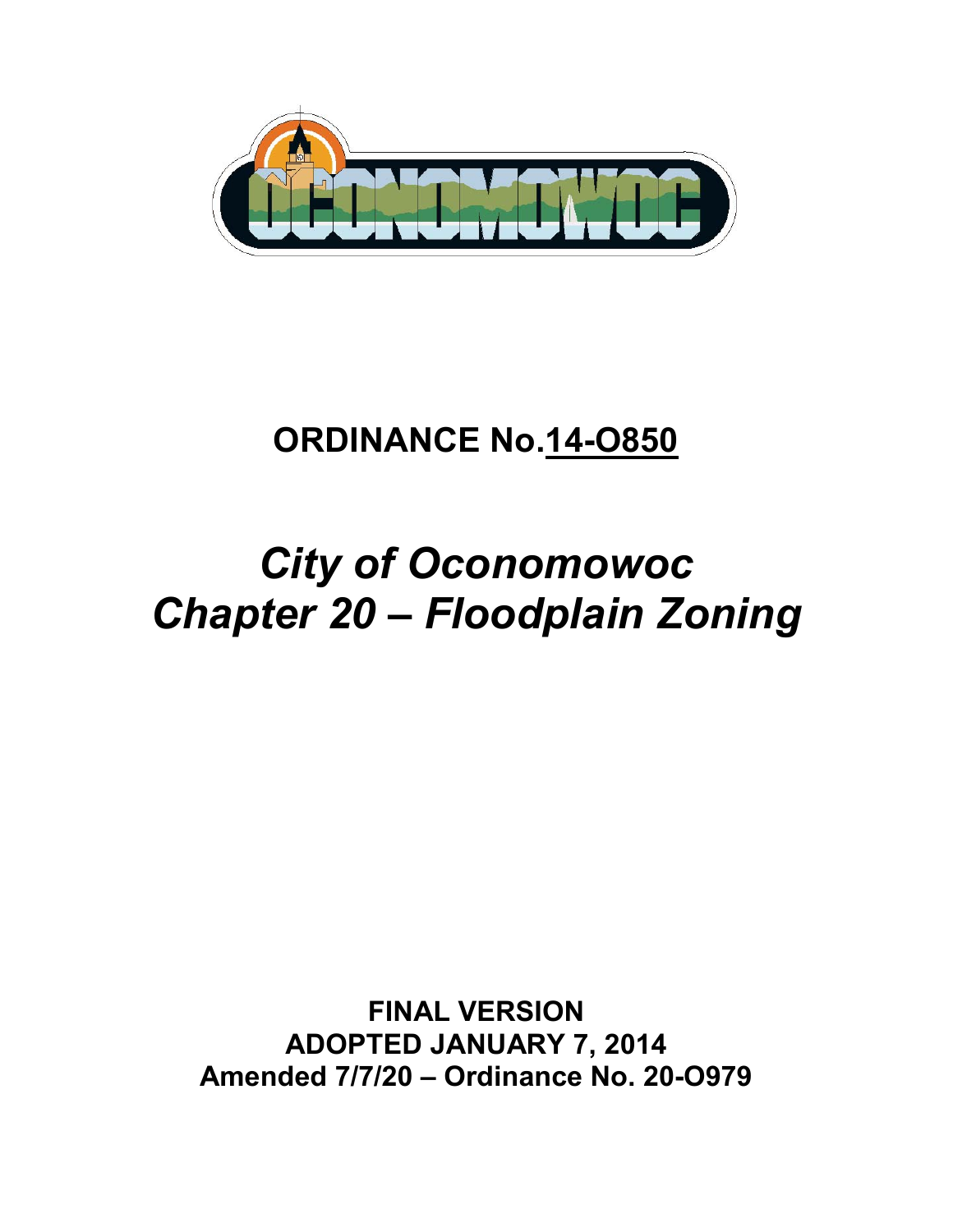# **TABLE OF CONTENTS**

| 1.0  | STATUTORY AUTHORIZATION, FINDING OF FACT, STATEMENT OF<br>PURPOSE, TITLE AND GENERAL PROVISIONS |                                                     | 2                       |
|------|-------------------------------------------------------------------------------------------------|-----------------------------------------------------|-------------------------|
|      | 1.1                                                                                             | <b>Statutory Authorization</b>                      | $\overline{2}$          |
|      | 1.2<br>Finding of Fact                                                                          |                                                     | $\overline{2}$          |
|      | 1.3                                                                                             | <b>Statement of Purpose</b>                         | $\overline{2}$          |
|      | 1.4                                                                                             | Title                                               | $\overline{2}$          |
|      |                                                                                                 | <b>General Provisions</b>                           | $\overline{2}$          |
|      | 1.5                                                                                             |                                                     |                         |
|      |                                                                                                 | (1)<br>Areas to be Regulated                        | $\overline{c}$          |
|      |                                                                                                 | (2) Official Maps and Revisions                     | $\overline{2}$          |
|      |                                                                                                 | <b>Establishment of Districts</b><br>(3)            | 3                       |
|      |                                                                                                 | (4) Locating Floodplain Boundaries                  | 4                       |
|      |                                                                                                 | Removal of Lands from Floodplain<br>(5)             | 4                       |
|      |                                                                                                 | (6)<br>Compliance                                   | 4                       |
|      |                                                                                                 | Municipalities and State Agencies Regulated<br>(7)  | $\overline{\mathbf{4}}$ |
|      |                                                                                                 | (8)<br>Abrogation and Greater Restrictions          | 5                       |
|      |                                                                                                 | (9)<br>Interpretation                               | 5                       |
|      |                                                                                                 | (10) Warning and Disclaimer of Liability            | 5                       |
|      |                                                                                                 | (11) Severability                                   | 5                       |
|      |                                                                                                 | (12) Annexed Areas for Cities/Villages              | 5                       |
| 2.0  |                                                                                                 | GENERAL STANDARDS APPLICABLE TO ALL FLOODPLAIN      | 5                       |
|      | 2.1                                                                                             | <b>Hydraulic and Hydrologic Analyses</b>            | 6                       |
|      | 2.2                                                                                             | <b>Watercourse Alterations</b>                      | 6                       |
|      | 2.3                                                                                             | Chapter 30, 31, Wis. Stats., Development            | 6                       |
|      | 2.4                                                                                             | <b>Public or Private Campgrounds</b>                | 6                       |
| 3.0  | FLOODWAY DISTRICT (FW)                                                                          |                                                     | $\overline{7}$          |
|      | 3.1                                                                                             |                                                     | $\overline{7}$          |
|      |                                                                                                 | Applicability                                       |                         |
|      |                                                                                                 | 3.2 Permitted Uses<br>3.3 Standards for Development | $\overline{7}$          |
|      |                                                                                                 |                                                     | 8                       |
|      |                                                                                                 | 3.4 Prohibited Uses                                 | 9                       |
| 4.0  |                                                                                                 | FLOODFRINGE DISTRICT (FF)                           | 10                      |
|      | 4.1                                                                                             | Applicability                                       | 10                      |
|      |                                                                                                 | 4.2 Permitted Uses                                  | 10                      |
|      | 4.3                                                                                             | <b>Standards for Development</b>                    | 10                      |
| 5.0  |                                                                                                 | OTHER FLOODPLAIN DISTRICTS                          | 12                      |
|      | 5.1                                                                                             | General Floodplain District (GFP)                   | 12                      |
|      | 5.2                                                                                             | <b>Flood Storage District</b>                       | 13                      |
| 6.0  |                                                                                                 | NONCONFORMING USES                                  | 14                      |
|      | 6.1                                                                                             | General                                             | 14                      |
|      | 6.2                                                                                             | <b>Floodway Districts</b>                           | 16                      |
|      | 6.3                                                                                             | <b>Floodfringe Districts</b>                        | 17                      |
|      | 6.4                                                                                             | <b>Flood Storage Districts</b>                      | 18                      |
| 7.0  | <b>ADMINISTRATION</b>                                                                           |                                                     | 18                      |
|      | 7.1                                                                                             | <b>Zoning Administrator</b>                         | 18                      |
|      | 7.2                                                                                             | <b>Zoning Agency</b>                                | 23                      |
|      | 7.3                                                                                             | <b>Board of Appeals</b>                             | 23                      |
|      | 7.4                                                                                             | To Review Appeals of Permit Denials                 | 25                      |
|      | 7.5                                                                                             | Floodproofing                                       | 26                      |
|      | 7.6                                                                                             | <b>Public Information</b>                           | 27                      |
| 8.0  | <b>AMENDMENTS</b>                                                                               |                                                     | 27                      |
|      | 8.1                                                                                             | General                                             | 27                      |
|      | 8.2                                                                                             | Procedures                                          | 28                      |
| 9.0  |                                                                                                 | <b>ENFORCEMENT AND PENALTIES</b>                    | 28                      |
|      |                                                                                                 |                                                     |                         |
| 10.0 | <b>DEFINITIONS</b>                                                                              |                                                     | 28                      |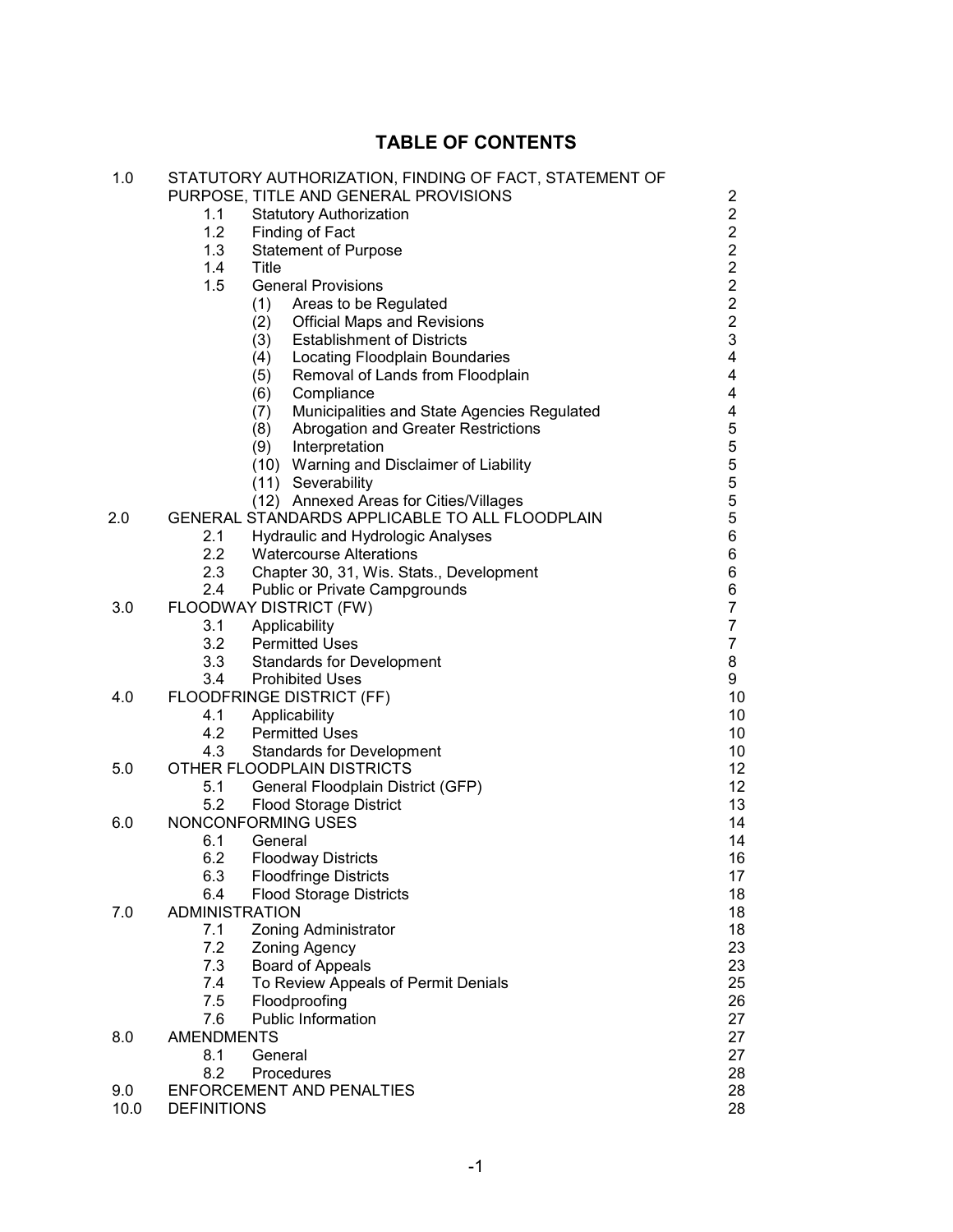# **1.0 STATUTORY AUTHORIZATION, FINDING OF FACT, STATEMENT OF PURPOSE, TITLE AND GENERAL PROVISIONS**

## **1.1 STATUTORY AUTHORIZATION**

This ordinance is adopted pursuant to the authorization in ss. 61.35 and 62.23, for villages and cities; and the requirements in s. 87.30, Stats.

## **1.2 FINDING OF FACT**

Uncontrolled development and use of the floodplains and rivers in the City of Oconomowoc would impair the public health, safety, convenience, general welfare and tax base.

## **1.3 STATEMENT OF PURPOSE**

This ordinance is intended to regulate floodplain development to:

- (1) Protect life, health and property;
- (2) Minimize expenditures of public funds for flood control projects;
- (3) Minimize rescue and relief efforts undertaken at the expense of the taxpayers;
- (4) Minimize business interruptions and other economic disruptions;
- (5) Minimize damage to public facilities in the floodplain;
- (6) Minimize the occurrence of future flood blight areas in the floodplain;
- (7) Discourage the victimization of unwary land and homebuyers;
- (8) Prevent increases in flood heights that could increase flood damage and result in conflicts between property owners; and
- (9) Discourage development in a floodplain if there is any practicable alternative to locate the activity, use or structure outside of the floodplain.

# **1.4 TITLE**

This ordinance shall be known as the Floodplain Zoning Ordinance for the City of Oconomowoc, Wisconsin.

# **1.5 GENERAL PROVISIONS**

#### (1) AREAS TO BE REGULATED

This ordinance regulates all areas that would be covered by the regional flood or base flood as shown on the Flood Insurance Rate Map (FIRM) or other maps approved by DNR. Base flood elevations are derived from the flood profiles in the Flood Insurance Study (FIS) and are shown as AE, A1-30, and AH Zones on the FIRM. Other regulatory zones are displayed as A and AO zones. Regional Flood Elevations (RFE) may be derived from other studies. If more than one map or revision is referenced, the most restrictive information shall apply.

#### (2) OFFICIAL MAPS & REVISIONS

The boundaries of all floodplain districts are designated as A, AE, AH, AO or A1- 30 on the maps based on the Flood Insurance Study (FIS) listed below. Any change to the base flood elevations (BFE) or any changes to the boundaries of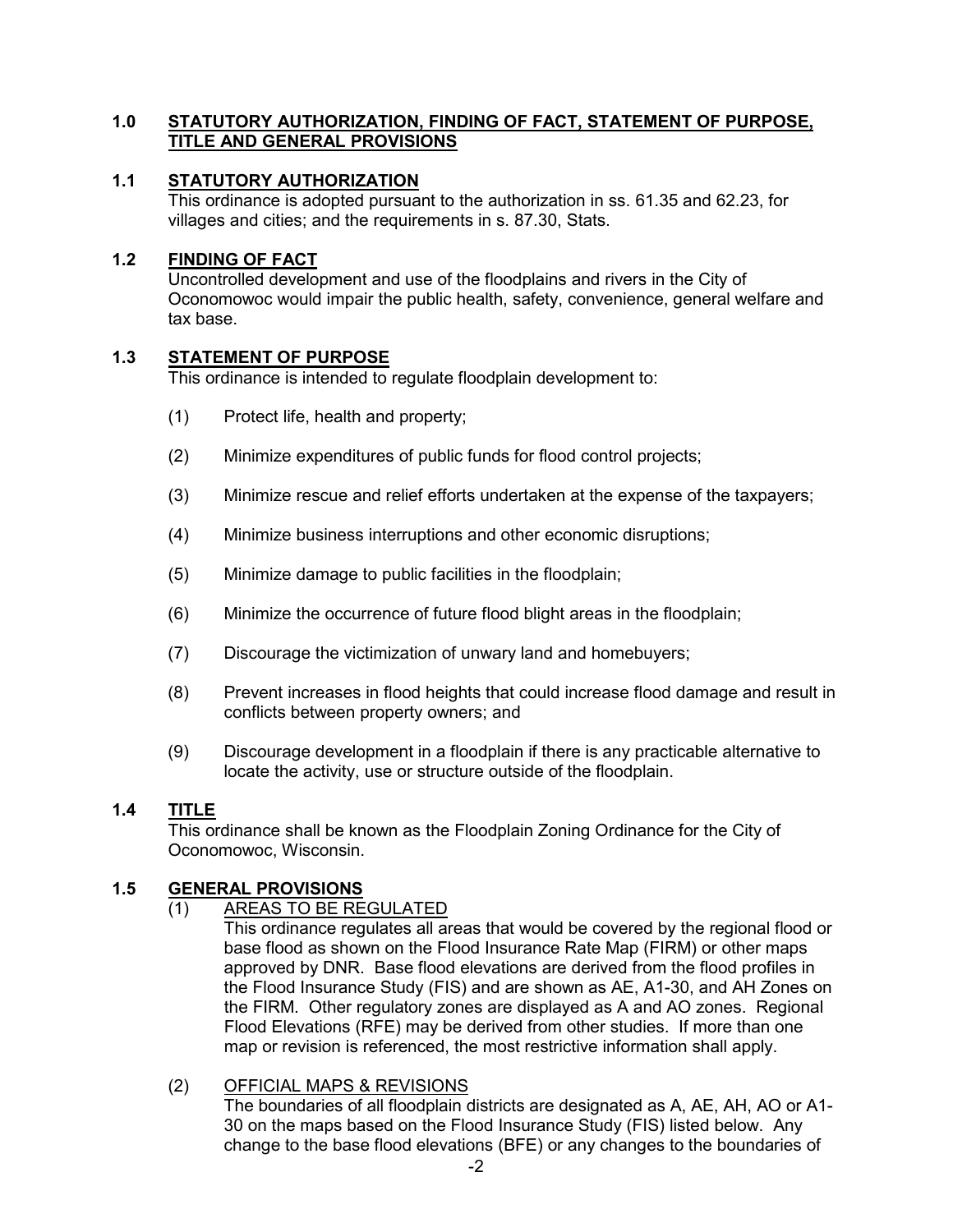the floodplain or floodway in the FIS or on the Flood Insurance Rate Map (FIRM) must be reviewed and approved by the DNR and FEMA through the Letter of Map Change process (see s. 8.0 *Amendments*) before it is effective. No changes to RFE's on non-FEMA maps shall be effective until approved by the DNR. These maps and revisions are on file in the office of the City Planner / Zoning Administrator, City of Oconomowoc, WI. If more than one map or revision is referenced, the most restrictive information shall apply.

(a) OFFICIAL MAPS : Based on the FIS:

- 1. Flood Insurance Rate Map (FIRM), panel number 55133C0038F; 55133C0039F; 55133C0131F; 55133C0132F; 55133C0133F; 55133C0134F; 55133C0151F; 55133C0152F; 55133C0153F; 55133C0154F, dated November 19, 2008 and 55133C0161G dated February 19, 2014 with corresponding profiles that are based on the Flood Insurance Study (FIS) dated February 19, 2014, Volume number 55133CV001B, 55133CV002B and 55133CV003B; Approved by the DNR and FEMA.
- 2. Waukesha County Flood Storage District Maps, Panel 1 of 12, of the City of Oconomowoc, Villages of Oconomowoc Lake and Lac LaBelle, Modeled with Wetland Storage dated November 19, 2008, and Waukesha County Flood Storage District Maps, Panel 7 of 12, of the City of Delafield, Village of Oconomowoc Lake Modeled with Wetland Storage dated November 19, 2008; Approved by the DNR and FEMA.
- 3. *(Amended Ordinance No. 20-O0979, adopted 7/7/20)* Specifically, adopted map to be regulated is included in, and part of the document described as follows:

Peacock (Fowler Lake) Dam Field File 67.17 Study titled: DAMBRK Dam Failure Analysis Prepared by: Mead & Hunt Consulting Engineers Dated: July, 1996 Approved by the WDNR on June 25, 1998 Map titled: Exhibit 7 (Rev. 1) – Regional Flood FLOODPLAIN BOUNDARIES No Failure and Failure Map dated: June 25, 1998 Map Boundary: Shown as the Dam Failure Boundary (Page 82) of Dam Failure Analysis Data table titled: Table 1 – Comparison of maximum Water Surface Elevations and Flows in the Oconomowoc River Failure and No-Failure of Peacock Dam During Regional Flood Profile titled: Failure column

- (b) OFFICIAL MAPS**:** Based on other studies.Any maps referenced in this section must be approved by the DNR and be more restrictive than those based on the FIS at the site of the proposed development.
- (3) ESTABLISHMENT OF FLOODPLAIN ZONING DISTRICTS The regional floodplain areas are divided into four districts as follows: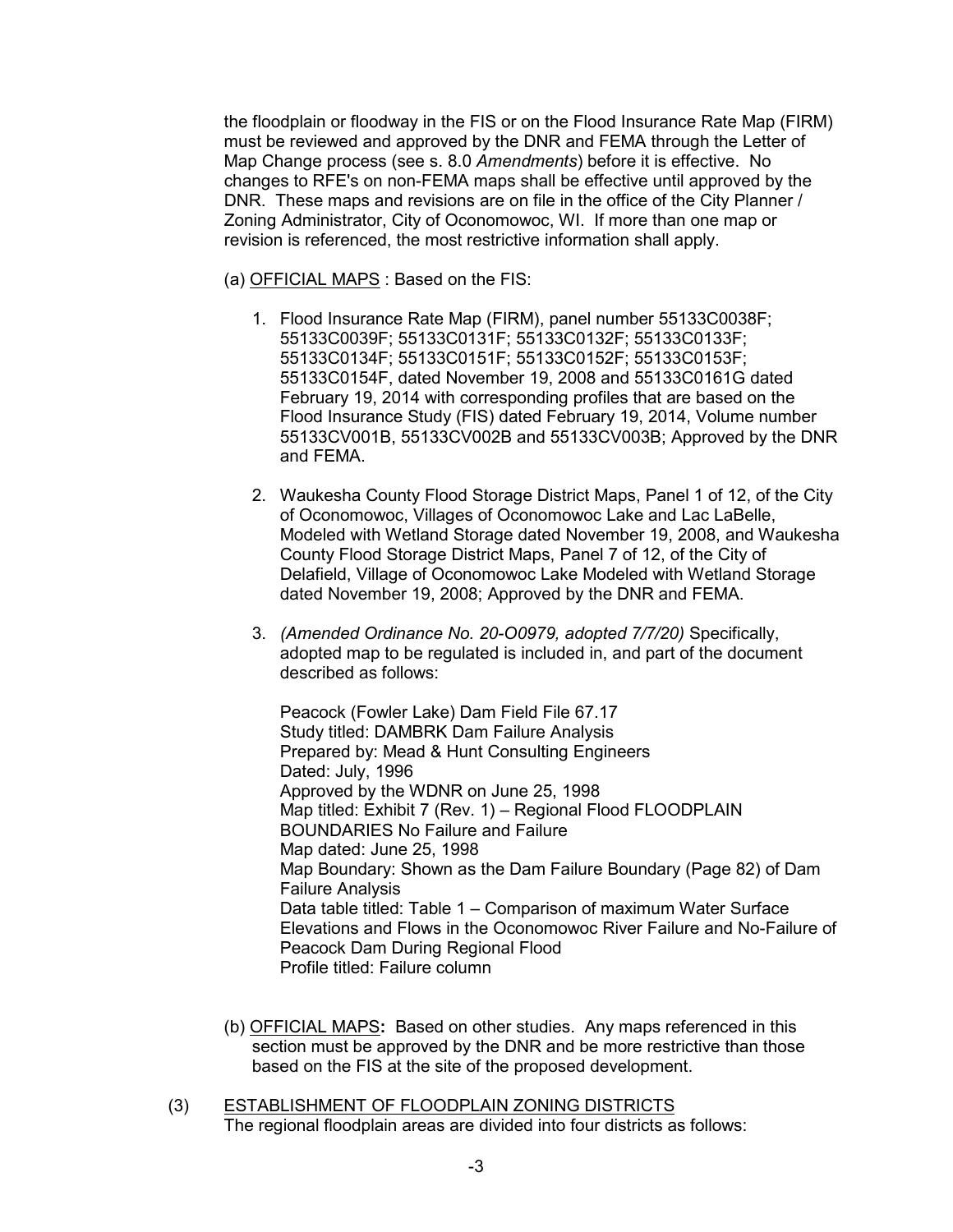- (a) The Floodway District (FW), is the channel of a river or stream and those portions of the floodplain adjoining the channel required to carry the regional floodwaters and are contained within AF Zones as shown on the FIRM.
- (b) The Floodfringe District (FF) is that portion between the regional flood limits and the floodway and displayed as AE Zones on the FIRM.
- (c) The General Floodplain District (GFP) is those areas that may be covered by floodwater during the regional flood and does not have a BFE or floodway boundary determined, including A, AH and AO zones on the FIRM.
- (d) The Flood Storage District (FSD) is that area of the floodplain where storage of floodwaters is calculated to reduce the regional flood discharge.

#### (4) LOCATING FLOODPLAIN BOUNDARIES

Discrepancies between boundaries on the official floodplain zoning map and actual field conditions shall be resolved using the criteria in sub (a) or (b) below. If a significant difference exists, the map shall be amended according to s. 8.0 *Amendments*. The zoning administrator can rely on a boundary derived from a profile elevation to grant or deny a land use permit, whether or not a map amendment is required. The zoning administrator shall be responsible for documenting actual pre-development field conditions and the basis upon which the district boundary was determined and for initiating any map amendments required under this section. Disputes between the zoning administrator and an applicant over the district boundary line shall be settled according to s. 7.3(3) and the criteria in (a) and (b) below**.** Where the flood profiles are based on established base flood elevations from a FIRM, FEMA must approve any map amendment or revision pursuant to s. 8.0 *Amendments*.

- (a) If flood profiles exist, the map scale and the profile elevations shall determine the district boundary. The regional or base flood elevations shall govern if there are any discrepancies.
- (b) Where flood profiles do not exist for projects, the location of the boundary shall be determined by the map scale.

# (5) REMOVAL OF LANDS FROM FLOODPLAIN

Compliance with the provisions of this ordinance shall not be grounds for removing land from the floodplain unless it is filled at least two feet above the regional or base flood elevation, the fill is contiguous to land outside the floodplain, and the map is amended pursuant to s. 8.0 *Amendments.*

#### (6) COMPLIANCE Any development or use within the areas regulated by this ordinance shall be in compliance with the terms of this ordinance, and other applicable local, state, and federal regulations.

# (7) MUNICIPALITIES AND STATE AGENCIES REGULATED

Unless specifically exempted by law, all cities, villages, towns, and counties are required to comply with this ordinance and obtain all necessary permits. State agencies are required to comply if s. 13.48(13), Stats., applies. The construction, reconstruction, maintenance and repair of state highways and bridges by the Wisconsin Department of Transportation is exempt when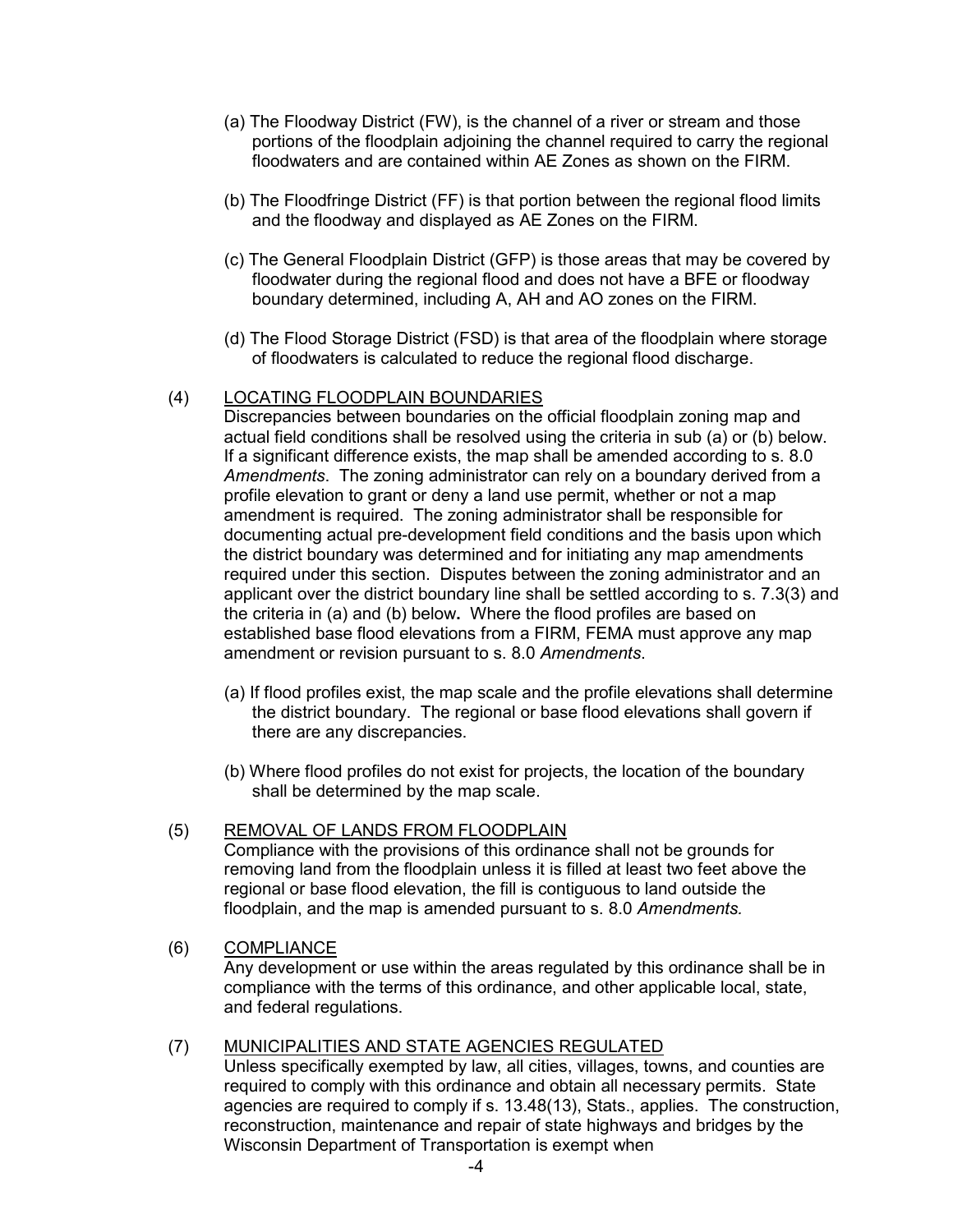s. 30.2022, Stats., applies.

# (8) ABROGATION AND GREATER RESTRICTIONS

- (a) This ordinance supersedes all the provisions of any municipal zoning ordinance enacted under ss. 59.69, 59.692 or 59.694 for counties; s. 62.23 for cities; s. 61.35 for villages; or s. 87.30, Stats., which relate to floodplains. A more restrictive ordinance shall continue in full force and effect to the extent of the greater restrictions, but not otherwise.
- (b) This ordinance is not intended to repeal, abrogate or impair any existing deed restrictions, covenants or easements. If this ordinance imposes greater restrictions, the provisions of this ordinance shall prevail.

#### (9) INTERPRETATION

In their interpretation and application, the provisions of this ordinance are the minimum requirements liberally construed in favor of the governing body and are not a limitation on or repeal of any other powers granted by the Wisconsin Statutes. If a provision of this ordinance, required by ch. NR 116, Wis. Adm. Code, is unclear, the provision shall be interpreted in light of the standards in effect on the date of the adoption of this ordinance or in effect on the date of the most recent text amendment to this ordinance.

#### (10) WARNING AND DISCLAIMER OF LIABILITY

The flood protection standards in this ordinance are based on engineering experience and research. Larger floods may occur or the flood height may be increased by man-made or natural causes. This ordinance does not imply or guarantee that non-floodplain areas or permitted floodplain uses will be free from flooding and flood damages. This ordinance does not create liability on the part of, or a cause of action against, the City of Oconomowoc or any officer or employee thereof for any flood damage that may result from reliance on this ordinance.

#### (11) SEVERABILITY

Should any portion of this ordinance be declared unconstitutional or invalid by a court of competent jurisdiction, the remainder of this ordinance shall not be affected.

#### (12) ANNEXED AREAS FOR CITIES AND VILLAGES

The Waukesha County floodplain zoning provisions in effect on the date of annexation shall remain in effect and shall be enforced by the municipality for all annexed areas until the municipality adopts and enforces an ordinance which meets the requirements of ch. NR 116, Wis. Adm. Code and 44 CFR 59-72, *National Flood Insurance Program* (NFIP). These annexed lands are described on the municipality's official zoning map. County floodplain zoning provisions are incorporated by reference for the purpose of administering this section and are on file in the office of the municipal zoning administrator. All plats or maps of annexation shall show the regional flood elevation and the floodway location.

# **2.0 GENERAL STANDARDS APPLICABLE TO ALL FLOODPLAIN DISTRICTS**

The community shall review all permit applications to determine whether proposed building sites will be reasonably safe from flooding. If a proposed building site is in a flood-prone area, all new construction and substantial improvements shall be designed and anchored to prevent flotation, collapse, or lateral movement of the structure resulting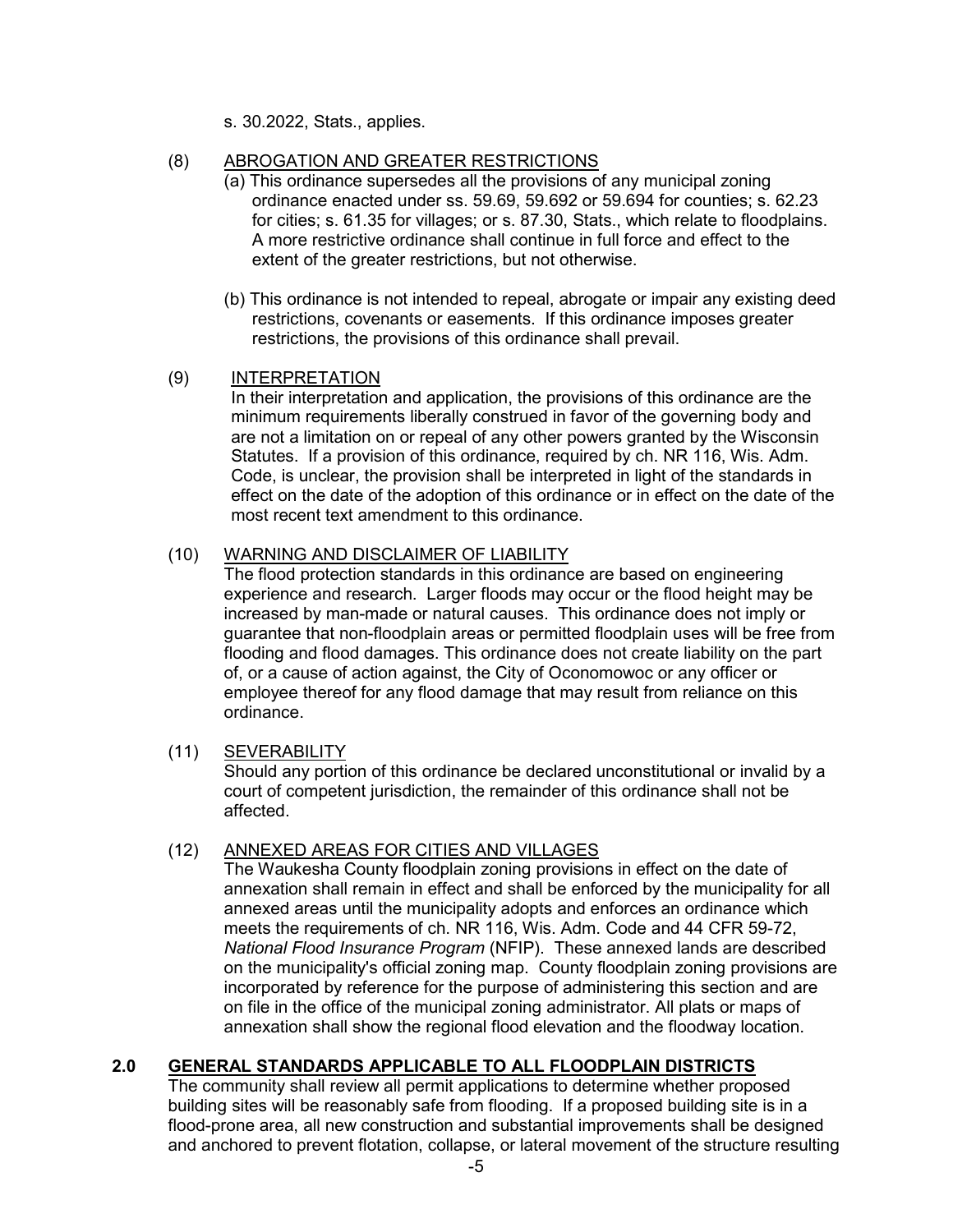from hydrodynamic and hydrostatic loads; be constructed with flood-resistant materials; be constructed to minimize flood damages and to ensure that utility and mechanical equipment is designed and/or located so as to prevent water from entering or accumulating within the equipment during conditions of flooding.

Subdivisions shall be reviewed for compliance with the above standards. All subdivision proposals (including manufactured home parks) shall include regional flood elevation and floodway data for any development that meets the subdivision definition of this ordinance and all other requirements in s. 7.1(2). Adequate drainage shall be provided to reduce exposure to flood hazards and all public utilities and facilities, such as sewer, gas, electrical, and water systems are located and constructed to minimize or eliminate flood damages.

# **2.1 HYDRAULIC AND HYDROLOGIC ANALYSES**

(1) No floodplain development shall:

- (a) Obstruct flow, defined as development which blocks the conveyance of floodwaters by itself or with other development, causing any increase in the regional flood height; or
- (b) Cause any increase in the regional flood height due to floodplain storage area lost.
- (2) The zoning administrator shall deny permits if it is determined the proposed development will obstruct flow or cause any increase in the regional flood height, based on the officially adopted FIRM or other adopted map, unless the provisions of s. 8.0 *Amendments* are met.

# **2.2 WATERCOURSE ALTERATIONS**

No land use permit to alter or relocate a watercourse in a mapped floodplain shall be issued until the local official has notified in writing all adjacent municipalities, the Department and FEMA regional offices, and required the applicant to secure all necessary state and federal permits. The standards of s. 2.1 must be met and the flood carrying capacity of any altered or relocated watercourse shall be maintained.

As soon as is practicable, but not later than six months after the date of the watercourse alteration or relocation and pursuant to s. 8.0 *Amendments,* the community shall apply for a Letter of Map Revision (LOMR) from FEMA. Any such alterations must be reviewed and approved by FEMA and the DNR through the LOMC process.

#### **2.3 CHAPTER 30, 31, WIS. STATS., DEVELOPMENT**

Development which requires a permit from the Department, under chs. 30 and 31, Stats., such as docks, piers, wharves, bridges, culverts, dams and navigational aids, may be allowed if the necessary permits are obtained and amendments to the floodplain zoning ordinance are made according to s. 8.0 *Amendments*.

#### **2.4 PUBLIC OR PRIVATE CAMPGROUNDS**

Public or private campgrounds shall have a low flood damage potential and shall meet the following provisions:

- (1) The campground is approved by the Department of Health Services;
- (2) A land use permit for the campground is issued by the zoning administrator;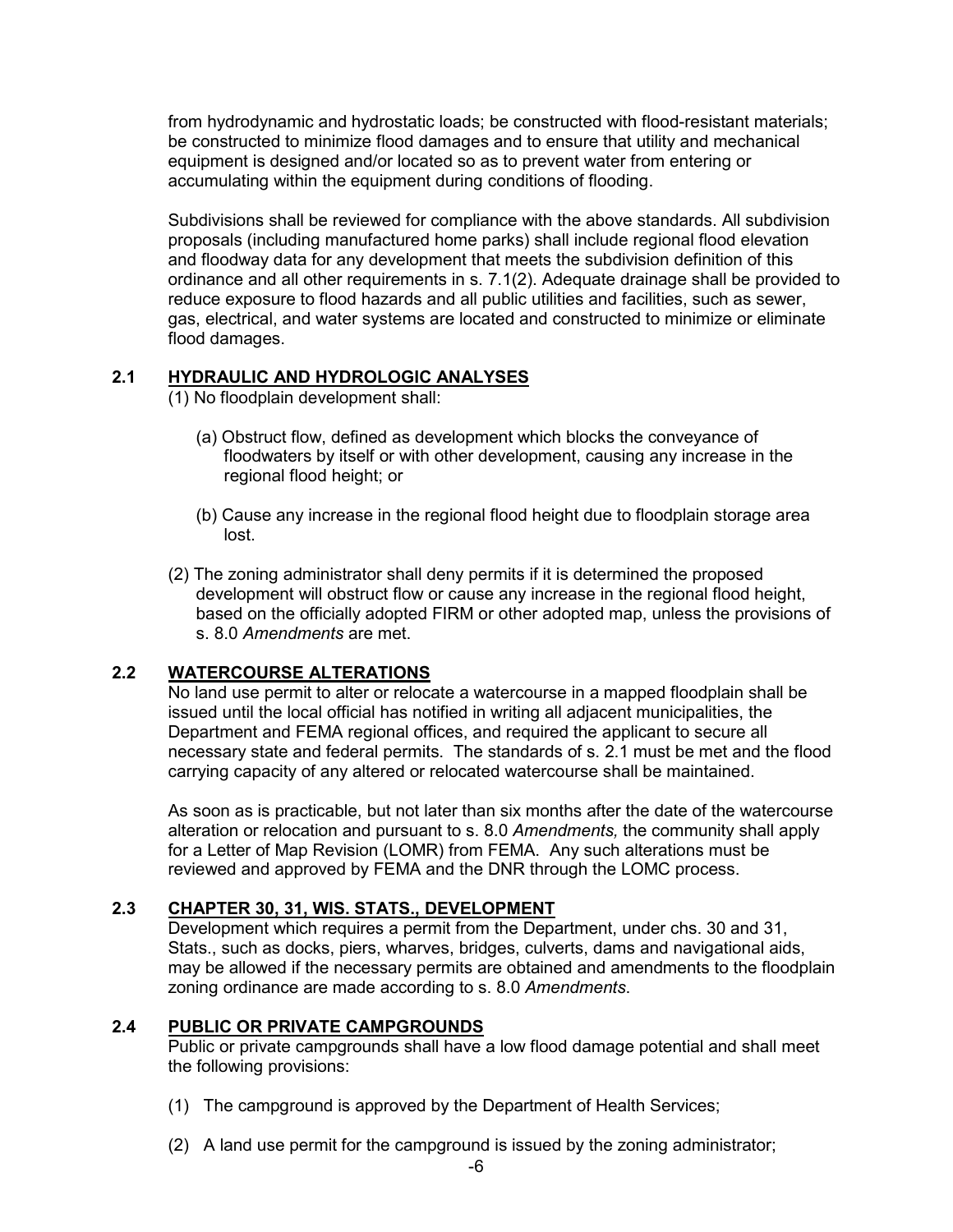- (3) The character of the river system and the campground elevation are such that a 72 hour warning of an impending flood can be given to all campground occupants;
- (4) There is an adequate flood warning procedure for the campground that offers the minimum notice required under this section to all persons in the campground. This procedure shall include a written agreement between the campground owner, the municipal emergency government coordinator and the chief law enforcement official which specifies the flood elevation at which evacuation shall occur, personnel responsible for monitoring flood elevations, types of warning systems to be used and the procedures for notifying at-risk parties, and the methods and personnel responsible for conducting the evacuation;
- (5) This agreement shall be for no more than one calendar year, at which time the agreement shall be reviewed and updated - by the officials identified in sub. (4) - to remain in compliance with all applicable regulations, including those of the state Department of Health Services and all other applicable regulations;
- (6) Only camping units that are fully licensed, if required, and ready for highway use are allowed;
- (7) The camping units shall not occupy any site in the campground for more than 180 consecutive days, at which time the camping unit must be removed from the floodplain for a minimum of 24 hours;
- (8) All camping units that remain on site for more than 30 days shall be issued a limited authorization by the campground operator, a written copy of which is kept on file at the campground. Such authorization shall allow placement of a camping unit for a period not to exceed 180 days and shall ensure compliance with all the provisions of this section;
- (9) The municipality shall monitor the limited authorizations issued by the campground operator to assure compliance with the terms of this section;
- (10) All camping units that remain in place for more than 180 consecutive days must meet the applicable requirements in either s. 3.0, 4.0 or 5.0 for the floodplain district in which the structure is located;
- (11) The campground shall have signs clearly posted at all entrances warning of the flood hazard and the procedures for evacuation when a flood warning is issued; and
- (12) All service facilities, including but not limited to refuse collection, electrical service, gas lines, propane tanks, sewage systems and wells shall be properly anchored and placed at or floodproofed to the flood protection elevation.

#### **3.0 FLOODWAY DISTRICT (FW)**

#### **3.1 APPLICABILITY**

This section applies to all floodway areas on the floodplain zoning maps and those identified pursuant to s. 5.4.

#### **3.2 PERMITTED USES**

The following open space uses are allowed in the Floodway District and the floodway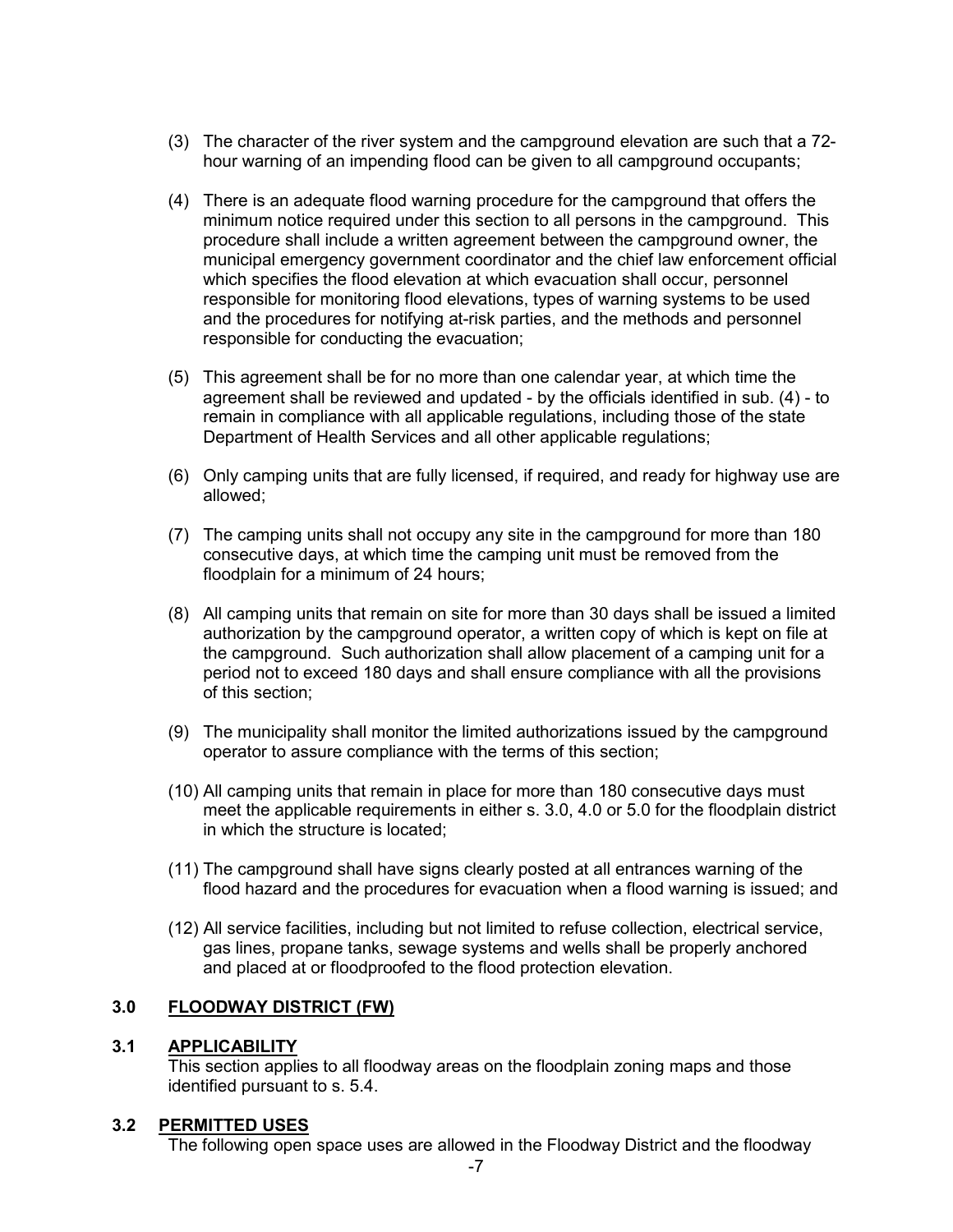areas of the General Floodplain District, if:

- they are not prohibited by any other ordinance;
- they meet the standards in s. 3.3 and 3.4; and
- all permits or certificates have been issued according to s. 7.1.
- (1) Agricultural uses, such as: farming, outdoor plant nurseries, horticulture, viticulture and wild crop harvesting.
- (2) Nonstructural industrial and commercial uses, such as loading areas, parking areas and airport landing strips.
- (3) Nonstructural recreational uses, such as golf courses, tennis courts, archery ranges, picnic grounds, boat ramps, swimming areas, parks, wildlife and nature preserves, game farms, fish hatcheries, shooting, trap and skeet activities, hunting and fishing areas and hiking and horseback riding trails, subject to the fill limitations of s. 3.3(4).
- (4) Uses or structures accessory to open space uses, or classified as historic structures that comply with ss. 3.3 and 3.4.
- (5) Extraction of sand, gravel or other materials that comply with s. 3.3(4).
- (6) Functionally water-dependent uses, such as docks, piers or wharves, dams, flowage areas, culverts, navigational aids and river crossings of transmission lines, and pipelines that comply with chs. 30 and 31, Stats.
- (7) Public utilities, streets and bridges that comply with s. 3.3(3).

#### **3.3 STANDARDS FOR DEVELOPMENTS IN THE FLOODWAY**

- (1) GENERAL
	- (a) Any development in the floodway shall comply with s. 2.0 and have a low flood damage potential.
	- (b) Applicants shall provide the following data to determine the effects of the proposal according to s. 2.1 and  $7.1$  (2)(c):
		- 1. A cross-section elevation view of the proposal, perpendicular to the watercourse, showing if the proposed development will obstruct flow; or
		- 2. An analysis calculating the effects of this proposal on regional flood height.
	- (c) The zoning administrator shall deny the permit application if the project will cause any increase in the flood elevations upstream or downstream, based on the data submitted for sub. (b) above.
- (2) STRUCTURES

Structures accessory to permanent open space uses or functionally dependent on a waterfront location may be allowed by permit if the structures comply with the following criteria:

(a) Not designed for human habitation, does not have a high flood damage potential and is constructed to minimize flood damage;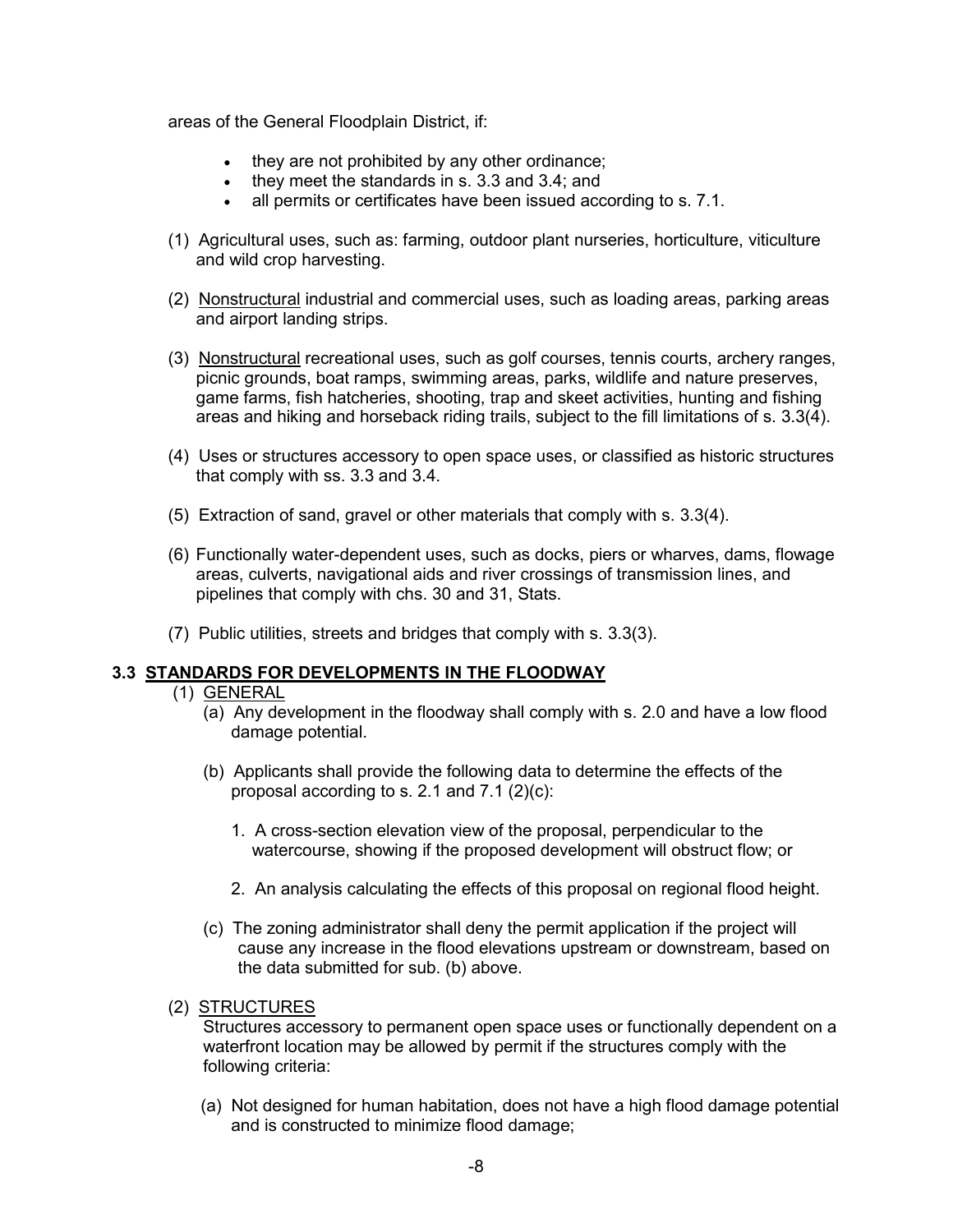- (b) Shall have a minimum of two openings on different walls having a total net area not less than one square inch for every square foot of enclosed area, and the bottom of all such openings being no higher than one foot above grade. The openings shall be equipped with screens, louvers, or other coverings or devices provided that they permit the automatic entry and exit of floodwaters.
- (c) Must be anchored to resist flotation, collapse, and lateral movement;
- (d) Mechanical and utility equipment must be elevated or flood proofed to or above the flood protection elevation; and
- (e) It must not obstruct flow of flood waters or cause any increase in flood levels during the occurrence of the regional flood.
- (3) PUBLIC UTILITIES, STREETS AND BRIDGES Public utilities, streets and bridges may be allowed by permit, if:
	- (a) Adequate floodproofing measures are provided to the flood protection elevation; and
	- (b) Construction meets the development standards of s. 2.1.

#### (4) FILLS OR DEPOSITION OF MATERIALS

Fills or deposition of materials may be allowed by permit, if:

(a) The requirements of s. 2.1 are met;

(b) No material is deposited in navigable waters unless a permit is issued by the Department pursuant to ch. 30, Stats., and a permit pursuant to s. 404 of the Federal Water Pollution Control Act, Amendments of 1972, 33 U.S.C. 1344 has been issued, if applicable, and all other requirements have been met;

- (c) The fill or other materials will be protected against erosion by riprap, vegetative cover, sheet piling or bulkheading; and
- (d) The fill is not classified as a solid or hazardous material.

#### **3.4 PROHIBITED USES**

All uses not listed as permitted uses in s. 3.2 are prohibited, including the following uses:

- (1) Habitable structures, structures with high flood damage potential, or those not associated with permanent open-space uses;
- (2) Storing materials that are buoyant, flammable, explosive, injurious to property, water quality, or human, animal, plant, fish or other aquatic life;
- (3) Uses not in harmony with or detrimental to uses permitted in the adjoining districts;
- (4) Any private or public sewage systems, except portable latrines that are removed prior to flooding and systems associated with recreational areas and Departmentapproved campgrounds that meet the applicable provisions of local ordinances and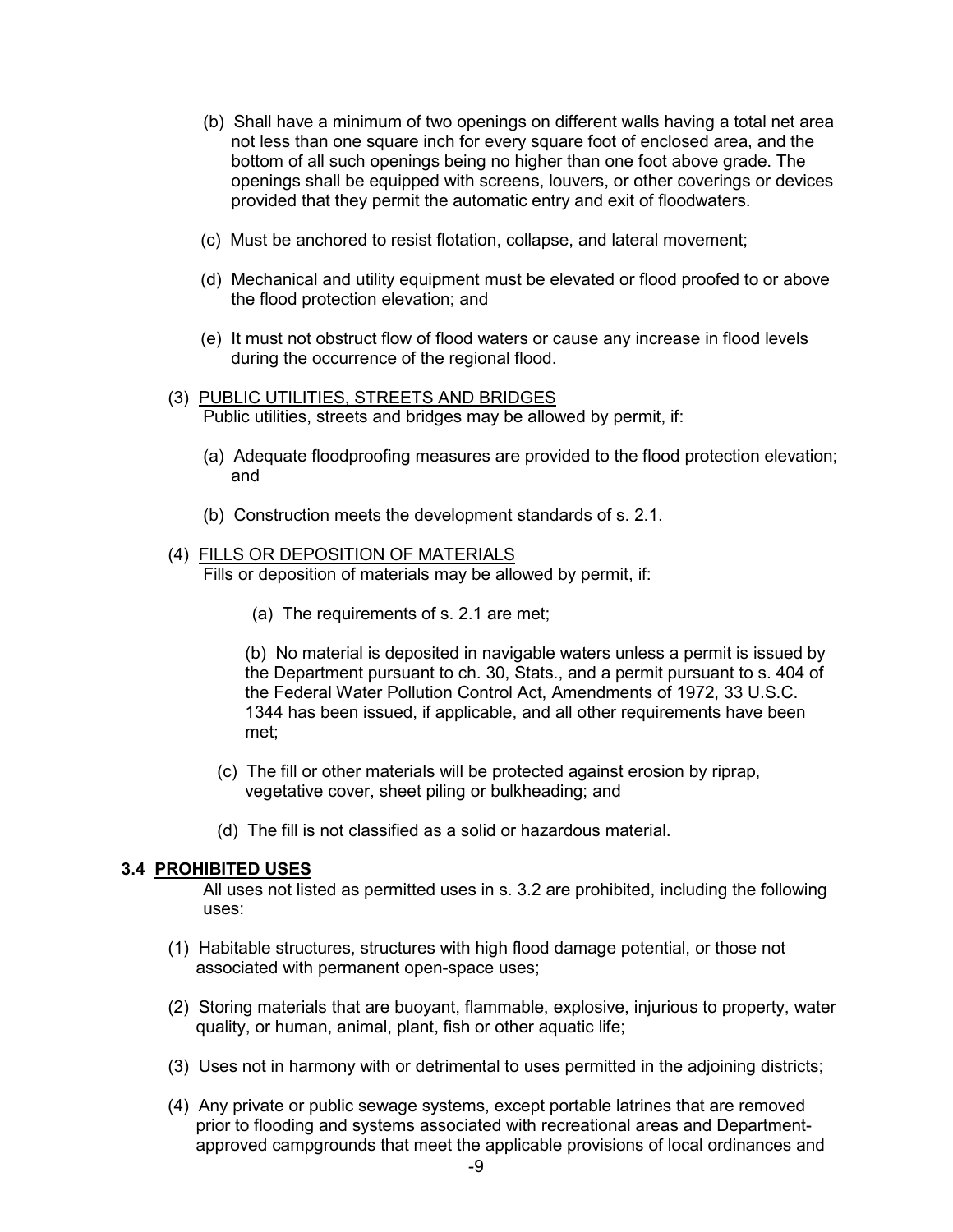ch. SPS 383, Wis. Adm. Code;

- (5) Any public or private wells which are used to obtain potable water, except those for recreational areas that meet the requirements of local ordinances and chs. NR 811 and NR 812, Wis. Adm. Code;
- (6) Any solid or hazardous waste disposal sites;
- (7) Any wastewater treatment ponds or facilities, except those permitted under s. NR 110.15(3)(b), Wis. Adm. Code; and
- (8) Any sanitary sewer or water supply lines, except those to service existing or proposed development located outside the floodway which complies with the regulations for the floodplain area occupied.

## **4.0 FLOODFRINGE DISTRICT (FF)**

#### **4.1 APPLICABILITY**

This section applies to all floodfringe areas shown on the floodplain zoning maps and those identified pursuant to s. 5.1(4).

#### **4.2 PERMITTED USES**

Any structure, land use, or development is allowed in the Floodfringe District if the standards in s. 4.3 are met, the use is not prohibited by this or any other ordinance or regulation and all permits or certificates specified in s. 7.1 have been issued.

#### **4.3 STANDARDS FOR DEVELOPMENT IN THE FLOODFRINGE**

S. 2.1 shall apply in addition to the following requirements according to the use requested. Any existing structure in the floodfringe must meet the requirements of s. 6.0 *Nonconforming Uses*;

#### (1) RESIDENTIAL USES

Any structure, including a manufactured home, which is to be newly constructed or moved into the floodfringe, shall meet or exceed the following standards. Any existing structure in the floodfringe must meet the requirements of s. 6.0 *Nonconforming Uses*;

- (a) The elevation of the lowest floor shall be at or above the flood protection elevation on fill unless the requirements of s 4.3 (1)(b) can be met. The fill shall be one foot or more above the regional flood elevation extending at least 15 feet beyond the limits of the structure.
- (b) The basement or crawlway floor may be placed at the regional flood elevation if it is dry floodproofed to the flood protection elevation. No basement or crawlway floor is allowed below the regional flood elevation;
- (c) Contiguous dryland access shall be provided from a structure to land outside of the floodplain, except as provided in sub. (d).
- (d) In developments where existing street or sewer line elevations make compliance with sub. (c) impractical, the municipality may permit new development and substantial improvements where roads are below the regional flood elevation, if: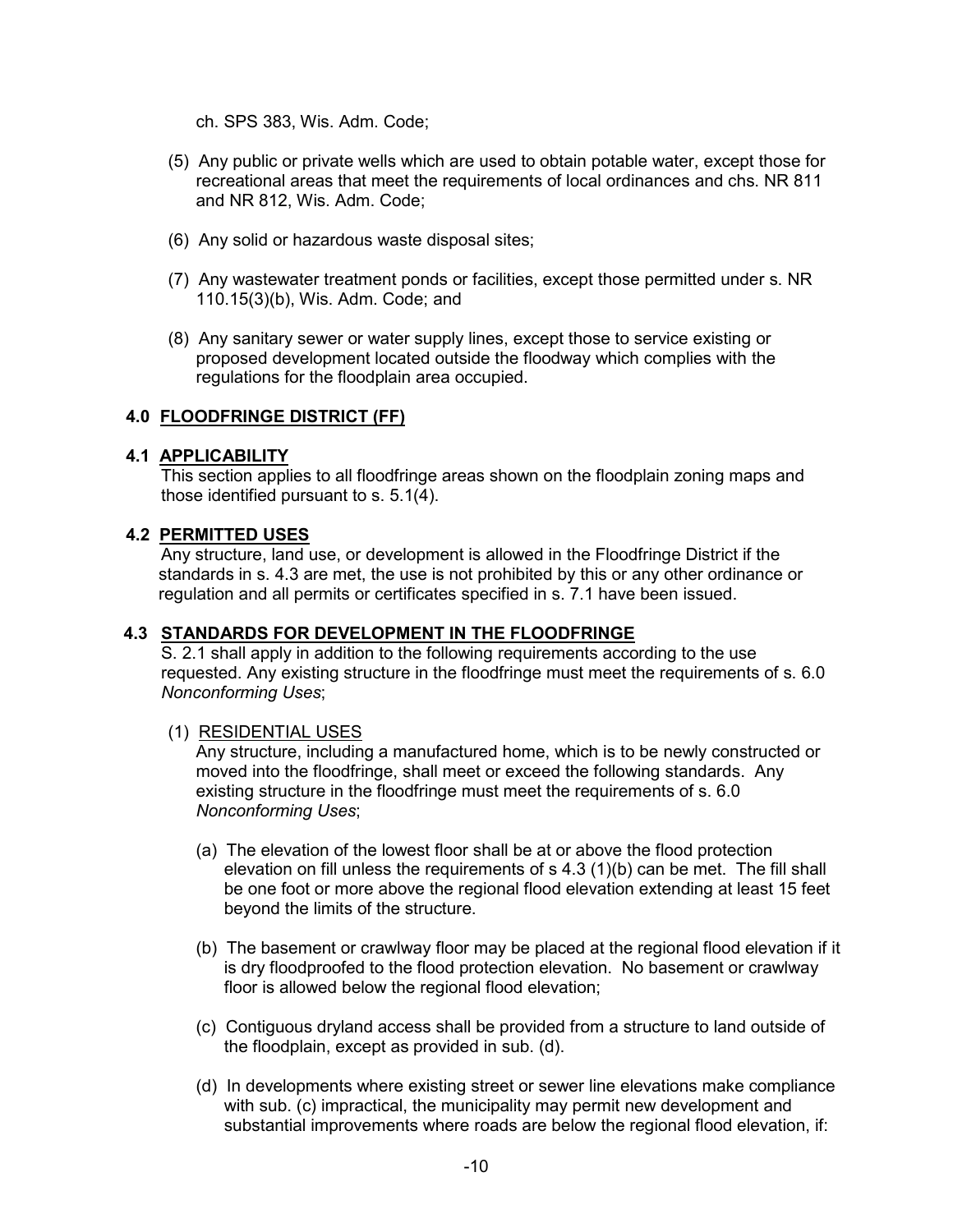- 1. The municipality has written assurance from police, fire and emergency services that rescue and relief will be provided to the structure(s) by wheeled vehicles during a regional flood event; or
- 2. The municipality has a DNR-approved emergency evacuation plan.

#### (2) ACCESSORY STRUCTURES OR USES

Accessory structures shall be constructed on fill with the lowest floor at or above the regional flood elevation.

## (3) COMMERCIAL USES

Any commercial structure which is erected, altered or moved into the floodfringe shall meet the requirements of s. 4.3(1). Subject to the requirements of s. 4.3(5), storage yards, surface parking lots and other such uses may be placed at lower elevations if an adequate warning system exists to protect life and property.

## (4) MANUFACTURING AND INDUSTRIAL USES

Any manufacturing or industrial structure which is erected, altered or moved into the floodfringe shall have the lowest floor elevated to or above the flood protection elevation or meet the floodproofing standards in s 7.5. Subject to the requirements of s. 4.3(5), storage yards, surface parking lots and other such uses may be placed at lower elevations if an adequate warning system exists to protect life and property.

## (5) STORAGE OF MATERIALS

Materials that are buoyant, flammable, explosive, or injurious to property, water quality or human, animal, plant, fish or aquatic life shall be stored at or above the flood protection elevation or floodproofed in compliance with s. 7.5. Adequate measures shall be taken to ensure that such materials will not enter the water body during flooding.

# (6) PUBLIC UTILITIES, STREETS AND BRIDGES

All utilities, streets and bridges shall be designed to be compatible with comprehensive floodplain development plans; and

- (a) When failure of public utilities, streets and bridges would endanger public health or safety, or where such facilities are deemed essential, construction or repair of such facilities shall only be permitted if they are designed to comply with s. 7.5.
- (b) Minor roads or non-essential utilities may be constructed at lower elevations if they are designed to withstand flood forces to the regional flood elevation.

#### (7) SEWAGE SYSTEMS

All sewage disposal systems shall be designed to minimize or eliminate infiltration of flood water into the system, pursuant to s. 7.5(3), to the flood protection elevation and meet the provisions of all local ordinances and ch. SPS 383, Wis. Adm. Code.

(8) WELLS

All wells shall be designed to minimize or eliminate infiltration of flood waters into the system, pursuant to s. 7.5(3), to the flood protection elevation and shall meet the provisions of chs. NR 811 and NR 812, Wis. Adm. Code.

(9) SOLID WASTE DISPOSAL SITES Disposal of solid or hazardous waste is prohibited in floodfringe areas.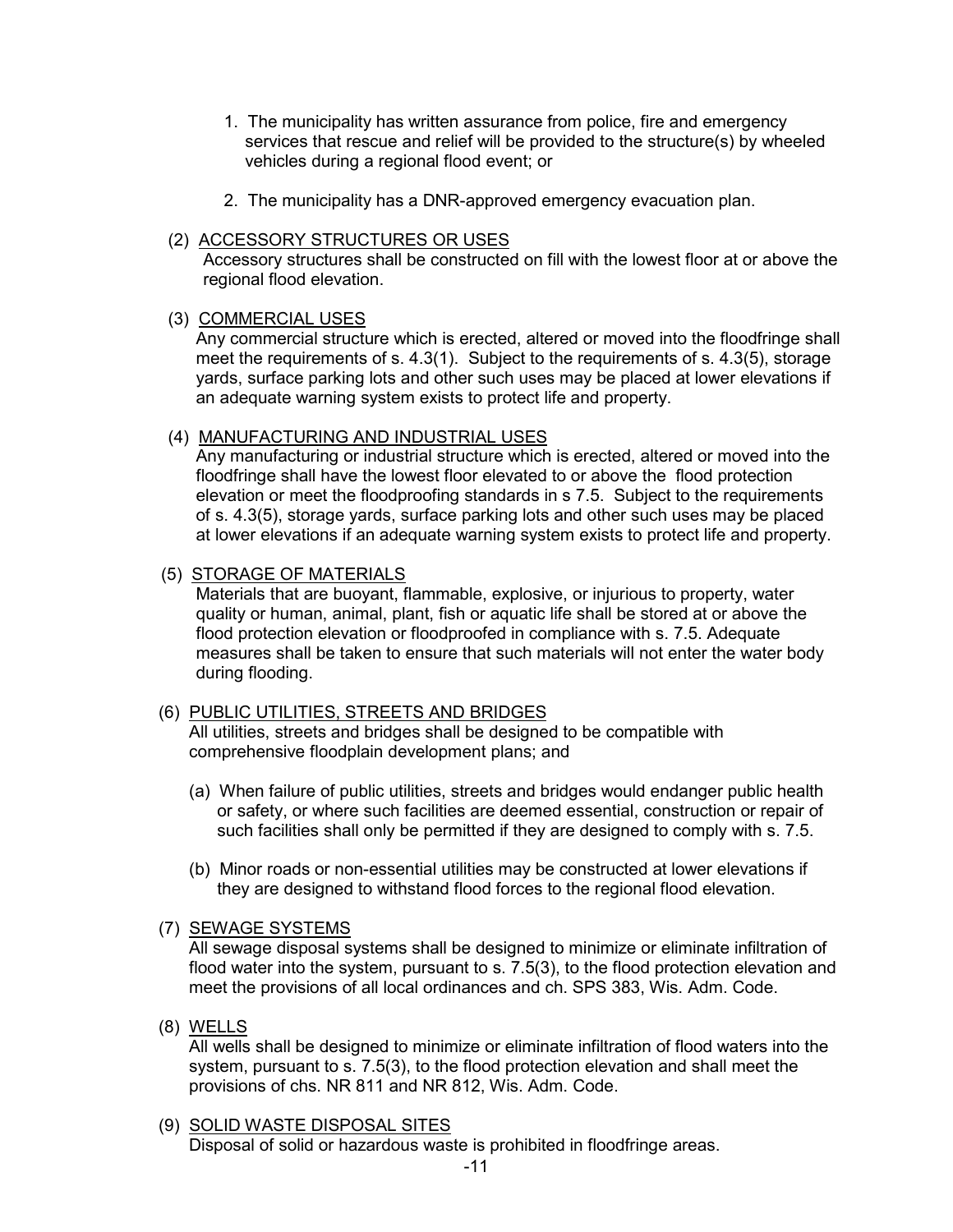#### (10) DEPOSITION OF MATERIALS

Any deposited material must meet all the provisions of this ordinance.

#### (11) MANUFACTURED HOMES

- (a) Owners or operators of all manufactured home parks and subdivisions shall provide adequate surface drainage to minimize flood damage, and prepare, secure approval and file an evacuation plan, indicating vehicular access and escape routes, with local emergency management authorities.
- (b) In existing manufactured home parks, all new homes, replacement homes on existing pads, and substantially improved homes shall:
	- 1. have the lowest floor elevated to the flood protection elevation; and
	- 2. be anchored so they do not float, collapse or move laterally during a flood
- (c) Outside of existing manufactured home parks, including new manufactured home parks and all single units outside of existing parks, all new, replacement and substantially improved manufactured homes shall meet the residential development standards for the floodfringe in s. 4.3(1).

#### (12) MOBILE RECREATIONAL VEHICLES

All mobile recreational vehicles that are on site for 180 consecutive days or more or are not fully licensed and ready for highway use shall meet the elevation and anchoring requirements in s. 4.3 (11)(b) and (c). A mobile recreational vehicle is ready for highway use if it is on its wheels or jacking system, is attached to the site only by quick-disconnect utilities and security devices and has no permanently attached additions.

#### **5.0 OTHER FLOODPLAIN DISTRICTS**

Other floodplain districts may be established under the ordinance and reflected on the floodplain zoning map. These districts may include general floodplain districts and flood storage districts.

#### **5.1 GENERAL FLOODPLAIN DISTRICT (GFP)**

(1) APPLICABILITY

The provisions for this district shall apply to all floodplains mapped as A, AO or AH zones.

#### (2) PERMITTED USES

Pursuant to s. 5.4, it shall be determined whether the proposed use is located within the floodway or floodfringe.

Those uses permitted in the Floodway (s. 3.2) and Floodfringe (s. 4.2) Districts are allowed within the General Floodplain District, according to the standards of s. 5.1(3), provided that all permits or certificates required under s. 7.1 have been issued.

#### (3) STANDARDS FOR DEVELOPMENT

S. 3.0 applies to floodway areas, s. 4.0 applies to floodfringe areas. The rest of this ordinance applies to either district.

(a) In AO/AH Zones the structure's lowest floor must meet one of the conditions listed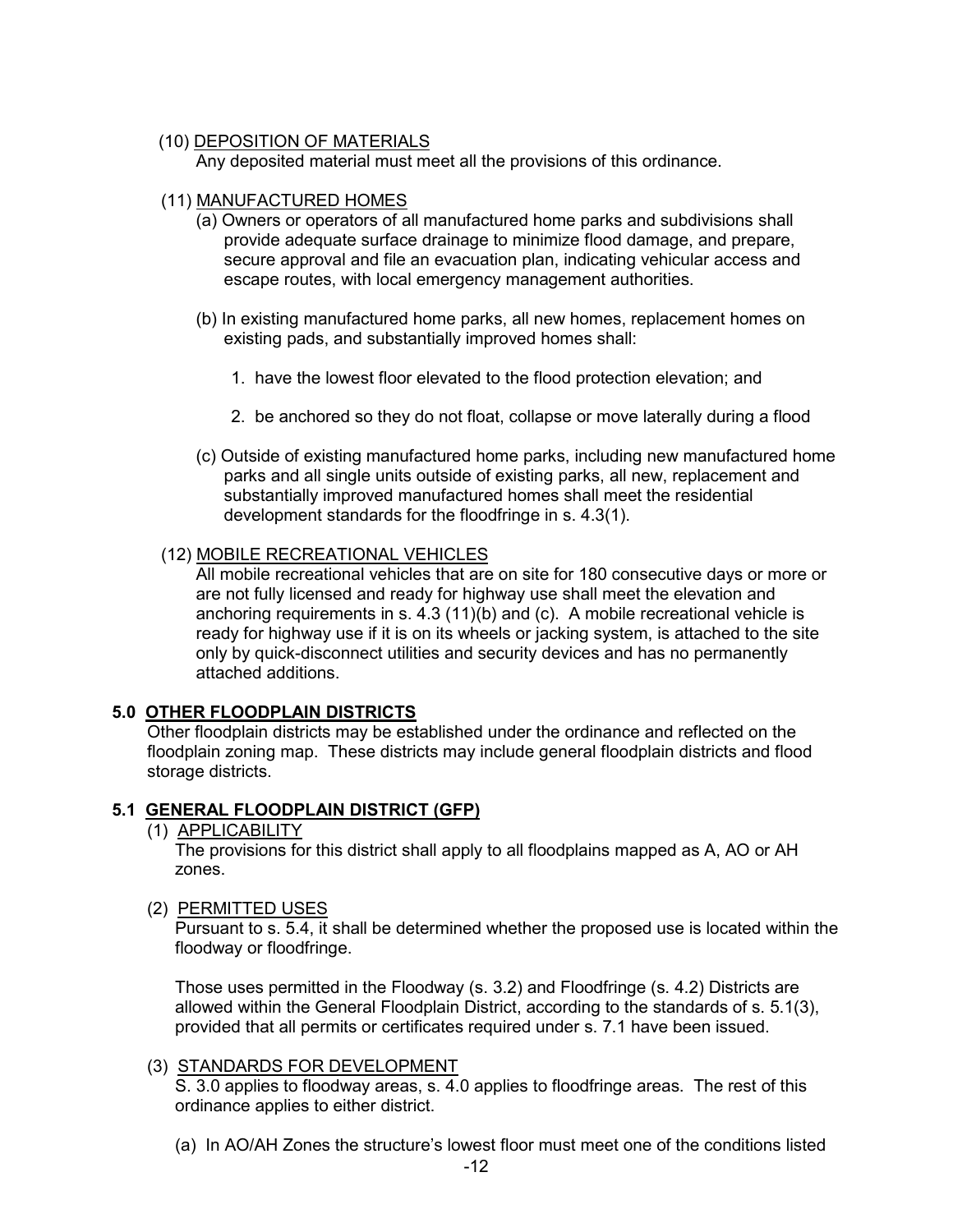below whichever is higher:

- 1 at or above the flood protection elevation; or
- 2 two (2) feet above the highest adjacent grade around the structure; or
- 3 the depth as shown on the FIRM.
- (b) In AO/AH zones, provide plans showing adequate drainage paths to guide floodwaters around structures.

#### (4) DETERMINING FLOODWAY AND FLOODFRINGE LIMITS

Upon receiving an application for development within the general floodplain district, the zoning administrator shall:

- (a) Require the applicant to submit two copies of an aerial photograph or a plan which shows the proposed development with respect to the general floodplain district limits, stream channel, and existing floodplain developments, along with a legal description of the property, fill limits and elevations, building floor elevations and flood proofing measures; and the flood zone as shown on the FIRM.
- (b) Require the applicant to furnish any of the following information deemed necessary by the Department to evaluate the effects of the proposal upon flood height and flood flows, regional flood elevation and to determine floodway boundaries.
	- 1 A Hydrologic and Hydraulic Study as specified in s. 7.1(2)(c).

2 Plan (surface view) showing elevations or contours of the ground; pertinent structure, fill or storage elevations; size, location and layout of all proposed and existing structures on the site; location and elevations of streets, water supply, and sanitary facilities; soil types and other pertinent information;

3 Specifications for building construction and materials, floodproofing, filling, dredging, channel improvement, storage, water supply and sanitary facilities.

#### **5.2 FLOOD STORAGE DISTRICT**

The flood storage district delineates that portion of the floodplain where storage of floodwaters has been taken into account and is relied upon to reduce the regional flood discharge. The district protects the flood storage areas and assures that any development in the storage areas will not decrease the effective flood storage capacity which would cause higher flood elevations.

#### (1) APPLICABILITY

The provisions of this section apply to all areas within the Flood Storage District (FSD), as shown on the official floodplain zoning maps.

#### (2) PERMITTED USES

Any use or development which occurs in a flood storage district must meet the applicable requirements in s. 4.3.

#### (3) STANDARDS FOR DEVELOPMENT IN FLOOD STORAGE DISTRICTS

(a) Development in a flood storage district shall not cause an increase equal or greater than 0.00 of a foot in the height of the regional flood.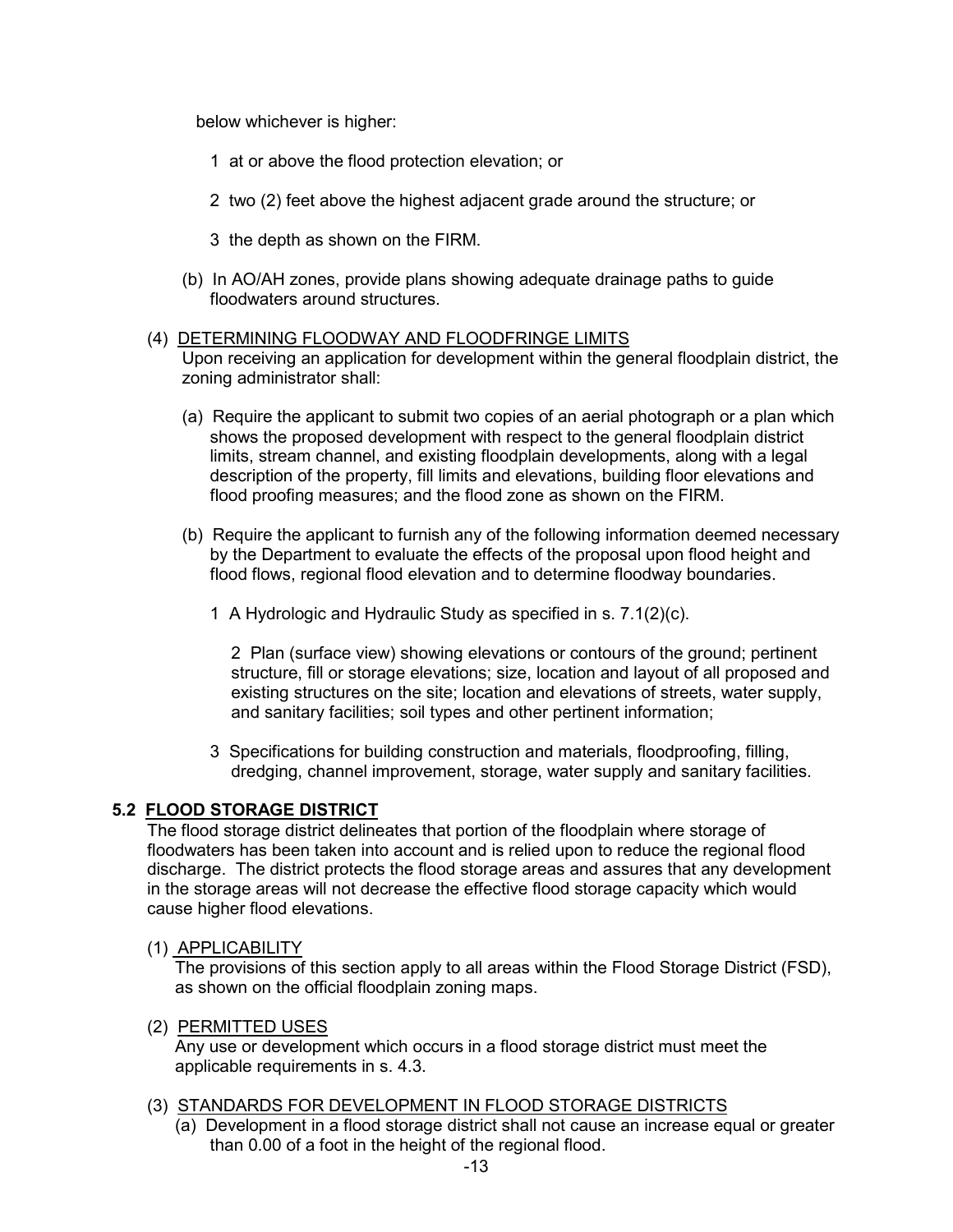- (b) No development shall be allowed which removes flood storage volume unless an equal volume of storage as defined by the pre-development ground surface and the regional flood elevation shall be provided in the immediate area of the proposed development to compensate for the volume of storage which is lost, (compensatory storage). Excavation below the groundwater table is not considered to provide an equal volume of storage.
- (c) If compensatory storage cannot be provided, the area may not be developed unless the entire area zoned as flood storage district – on this waterway – is rezoned to the floodfringe district. This must include a revision to the floodplain study and map done for the waterway to revert to the higher regional flood discharge calculated without floodplain storage, as per s. 8.0 *Amendments* of this ordinance.
- (d) No area may be removed from the flood storage district unless it can be shown that the area has been filled to the flood protection elevation and is contiguous to other lands lying outside of the floodplain.

#### **6.0 NONCONFORMING USES**

#### **6.1 GENERAL**

(1) APPLICABILITY

If these standards conform with s. 62.23(7)(h), Stats., for cities and villages, they shall apply to all modifications or additions to any nonconforming use or structure and to the use of any structure or premises which was lawful before the passage of this ordinance or any amendment thereto.

- (2) The existing lawful use of a structure or its accessory use which is not in conformity with the provisions of this ordinance may continue subject to the following conditions:
	- (a) No modifications or additions to a nonconforming use or structure shall be permitted unless they comply with this ordinance. The words "modification" and "addition" include, but are not limited to, any alteration, addition, modification, structural repair, rebuilding or replacement of any such existing use, structure or accessory structure or use. Maintenance is not considered a modification; this includes painting, decorating, paneling and other nonstructural components and the maintenance, repair or replacement of existing private sewage or water supply systems or connections to public utilities. Any costs associated with the repair of a damaged structure are not considered maintenance.

The construction of a deck that does not exceed 200 square feet and that is adjacent to the exterior wall of a principal structure is not an extension, modification or addition. The roof of the structure may extend over a portion of the deck in order to provide safe ingress and egress to the principal structure.

(b) If a nonconforming use or the use of a nonconforming structure is discontinued for 12 consecutive months, it is no longer permitted and any future use of the property, and any structure or building thereon, shall conform to the applicable requirements of this ordinance;

(c) The municipality shall keep a record which lists all nonconforming uses and nonconforming structures, their present equalized assessed value, the cost of all modifications or additions which have been permitted, and the percentage of the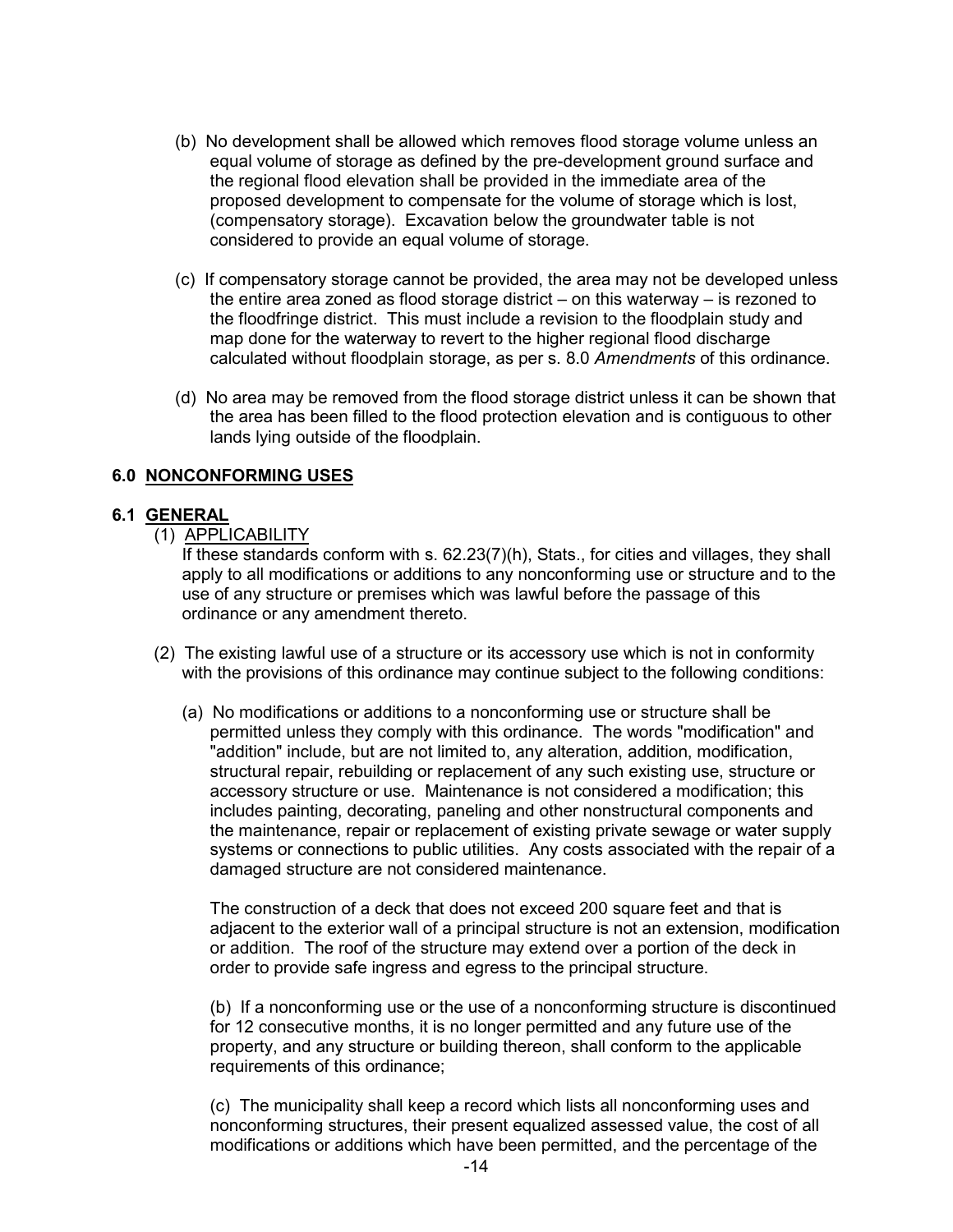structure's total current value those modifications represent;

(d) No modification or addition to any nonconforming structure or any structure with a nonconforming use, which over the life of the structure would equal or exceed 50% of its present equalized assessed value, shall be allowed unless the entire structure is permanently changed to a conforming structure with a conforming use in compliance with the applicable requirements of this ordinance. Contiguous dry land access must be provided for residential and commercial uses in compliance with s. 4.3(1). The costs of elevating the lowest floor of a nonconforming building or a building with a nonconforming use to the flood protection elevation are excluded from the 50% provisions of this paragraph;

- (e) No maintenance to any nonconforming structure or any structure with a nonconforming use, the cost of which would equal or exceed 50% of its present equalized assessed value, shall be allowed unless the entire structure is permanently changed to a conforming structure with a conforming use in compliance with the applicable requirements of this ordinance. Contiguous dry land access must be provided for residential and commercial uses in compliance with s. 4.3(1).
- (f) If on a per event basis the total value of the work being done under (d) and (e) equals or exceeds 50% of the present equalized assessed value the work shall not be permitted unless the entire structure is permanently changed to a conforming structure with a conforming use in compliance with the applicable requirements of this ordinance. Contiguous dry land access must be provided for residential and commercial uses in compliance with s. 4.3(1).
- (g) Except as provided in subd. (h), if any nonconforming structure or any structure with a nonconforming use is destroyed or is substantially damaged, it cannot be replaced, reconstructed or rebuilt unless the use and the structure meet the current ordinance requirements. A structure is considered substantially damaged if the total cost to restore the structure to its pre-damaged condition equals or exceeds 50% of the structure's present equalized assessed value.
- (h) For nonconforming buildings that are substantially damaged or destroyed by a nonflood disaster, the repair or reconstruction of any such nonconforming building shall be permitted in order to restore it to the size and use in effect prior to the damage event, provided that the minimum federal code requirements below are met and all required permits have been granted prior to the start of construction.
	- 1. Residential Structures
		- a. Shall have the lowest floor, including basement, elevated to or above the base flood elevation using fill, pilings, columns, posts or perimeter walls. Perimeter walls must meet the requirements of s. 7.5(2).
		- b. Shall be anchored to prevent flotation, collapse, or lateral movement of the structure resulting from hydrodynamic and hydrostatic loads, including the effects of buoyancy and shall be constructed with methods and materials resistant to flood damage.
		- c. Shall be constructed with electrical, heating, ventilation, plumbing and air conditioning equipment and other service facilities that are designed and/or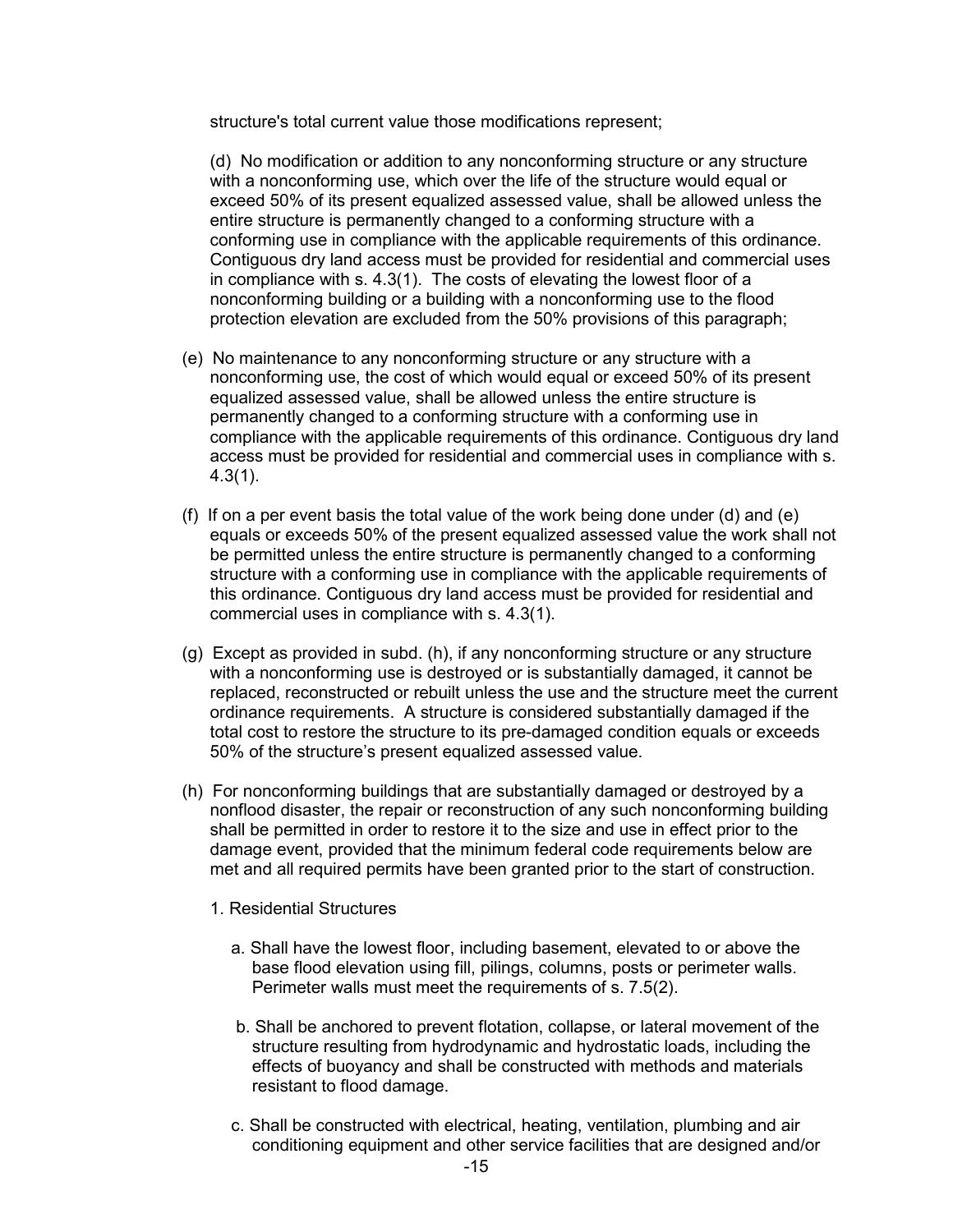elevated so as to prevent water from entering or accumulating within the components during conditions of flooding.

- d. In A Zones, obtain, review and utilize any flood data available from a federal, state or other source.
- e. In AO Zones with no elevations specified, shall have the lowest floor, including basement, meet the standards in s. 5.3(1).
- f. in AO Zones, shall have adequate drainage paths around structures on slopes to guide floodwaters around and away from the structure.
- 2. Nonresidential Structures
	- a. Shall meet the requirements of s. 6.1(2)(h)1a-b and e-g.
	- b. Shall either have the lowest floor, including basement, elevated to or above the regional flood elevation; or, together with attendant utility and sanitary facilities, shall meet the standards in s. 7.5(1) or (2).
	- c. In AO Zones with no elevations specified, shall have the lowest floor, including basement, meet the standards in s. 5.3(1).
- (3) A nonconforming historic structure may be altered if the alteration will not preclude the structures continued designation as a historic structure, the alteration will comply with s. 3.3(1), flood resistant materials are used, and construction practices and floodproofing methods that comply with s. 7.5 are used. Repair or rehabilitation of historic structures shall be exempt from the development standards of s. 6.1(2)(h)1if it is determined that the proposed repair or rehabilitation will not preclude the structure's continued designation as a historic structure and is the minimum necessary to preserve the historic character and design of the structure.

#### **6.2 FLOODWAY DISTRICT**

- (1) No modification or addition shall be allowed to any nonconforming structure or any structure with a nonconforming use in the Floodway District, unless such modification or addition:
	- (a) Has been granted a permit or variance which meets all ordinance requirements;
	- (b) Meets the requirements of s. 6.1;
	- (c) Shall not increase the obstruction to flood flows or regional flood height;
	- (d) Any addition to the existing structure shall be floodproofed, pursuant to s. 7.5, by means other than the use of fill, to the flood protection elevation; and
	- (e) If any part of the foundation below the flood protection elevation is enclosed, the following standards shall apply:
		- 1. The enclosed area shall be designed by a registered architect or engineer to allow for the efficient entry and exit of flood waters without human intervention. A minimum of two openings must be provided with a minimum net area of at least one square inch for every one square foot of the enclosed area. The lowest part of the opening can be no more than 12 inches above the adjacent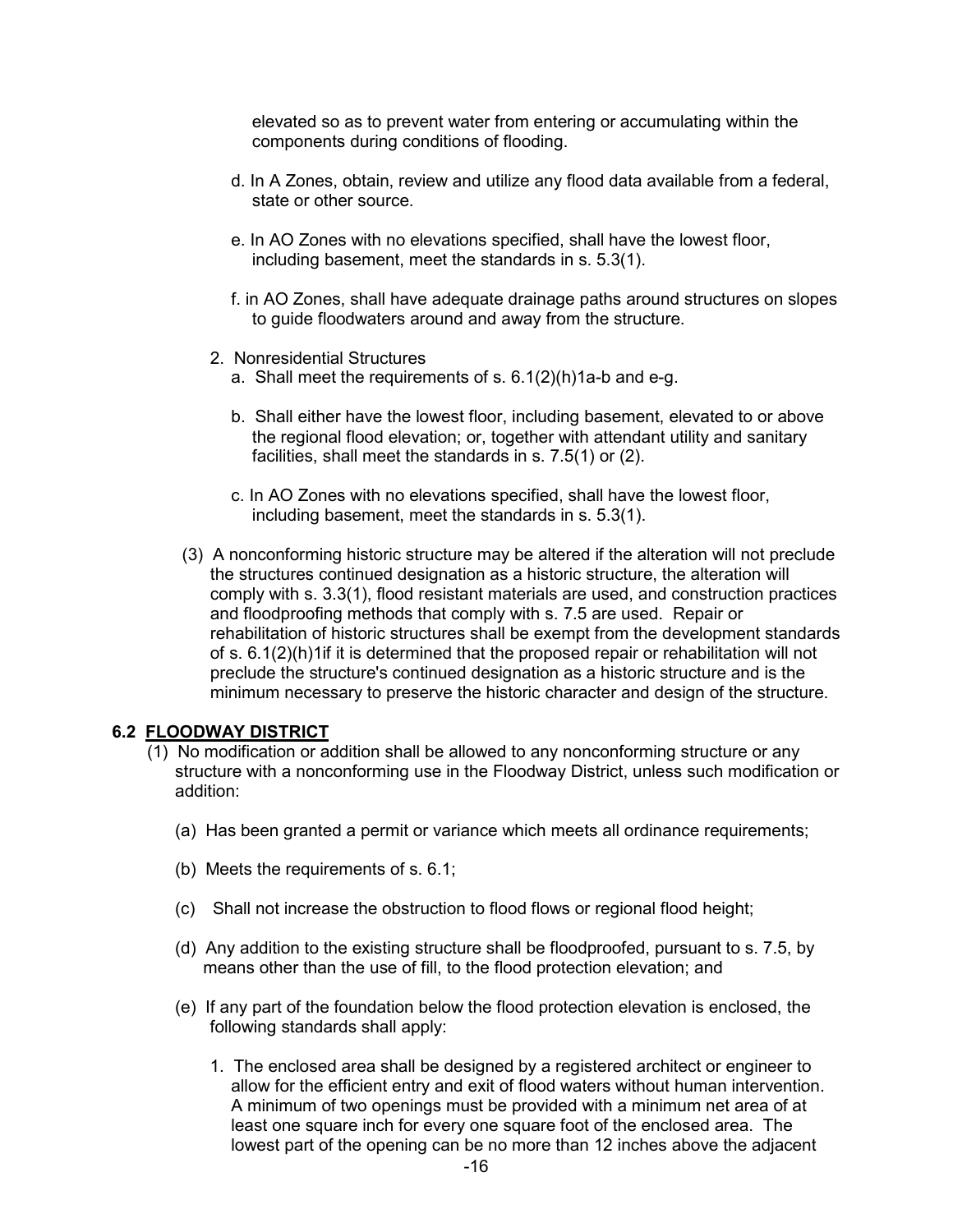grade;

- 2. The parts of the foundation located below the flood protection elevation must be constructed of flood-resistant materials;
- 3. Mechanical and utility equipment must be elevated or floodproofed to or above the flood protection elevation; and
- 4. The use must be limited to parking, building access or limited storage.
- (2) No new on-site sewage disposal system, or addition to an existing on-site sewage disposal system, except where an addition has been ordered by a government agency to correct a hazard to public health, shall be allowed in the Floodway District. Any replacement, repair or maintenance of an existing on-site sewage disposal system in a floodway area shall meet the applicable requirements of all municipal ordinances, s. 7.5(3) and ch. SPS 383, Wis. Adm. Code.
- (3) No new well or modification to an existing well used to obtain potable water shall be allowed in the Floodway District. Any replacement, repair or maintenance of an existing well in the Floodway District shall meet the applicable requirements of all municipal ordinances, s. 7.5(3) and chs. NR 811 and NR 812, Wis. Adm. Code.

## **6.3 FLOODFRINGE DISTRICT**

- (1) No modification or addition shall be allowed to any nonconforming structure or any structure with a nonconforming use unless such modification or addition has been granted a permit or variance by the municipality, and meets the requirements of s. 4.3 except where s. 6.3(2) is applicable.
- (2) Where compliance with the provisions of sub. (1) would result in unnecessary hardship and only where the structure will not be used for human habitation or be associated with a high flood damage potential, the Board of Appeals, using the procedures established in s. 7.3, may grant a variance from those provisions of sub. (1) for modifications or additions using the criteria listed below. Modifications or additions which are protected to elevations lower than the flood protection elevation may be permitted if:
	- (a) No floor is allowed below the regional flood elevation for residential or commercial structures;
	- (b) Human lives are not endangered;
	- (c) Public facilities, such as water or sewer, shall not be installed;
	- (d) Flood depths shall not exceed two feet;
	- (e) Flood velocities shall not exceed two feet per second; and
	- (f) The structure shall not be used for storage of materials as described in s. 4.3(5).
- (3) All new private sewage disposal systems, or addition to, replacement, repair or maintenance of a private sewage disposal system shall meet all the applicable provisions of all local ordinances, 7.5(3) and ch. SPS 383, Wis. Adm. Code.
- (4) All new wells, or addition to, replacement, repair or maintenance of a well shall meet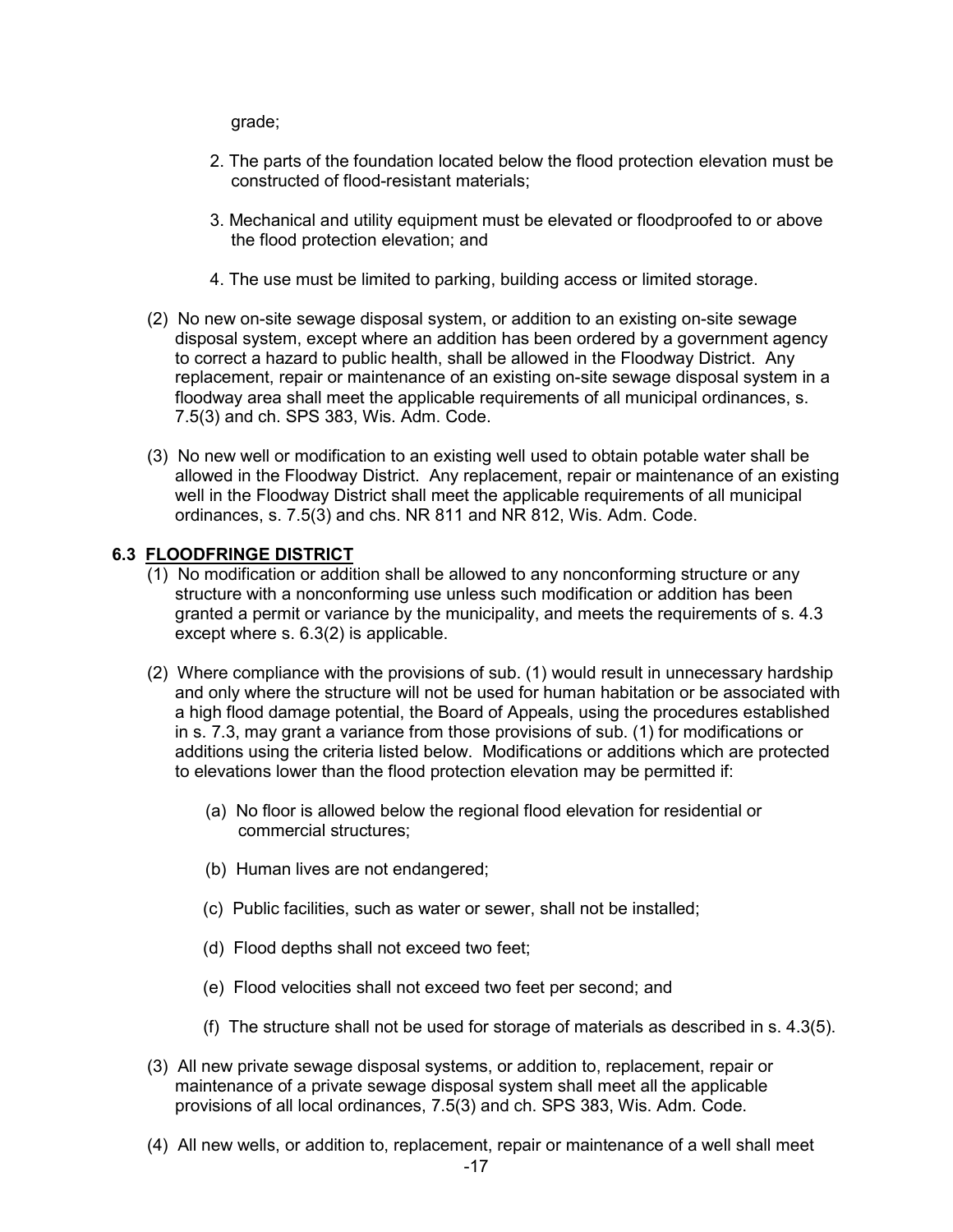the applicable provisions of this ordinance, s. 7.5(3) and ch. NR 811 and NR 812, Wis. Adm. Code.

#### **6.4 FLOOD STORAGE DISTRICT**

No modifications or additions shall be allowed to any nonconforming structure in a flood storage area unless the standards outlined in 5.2(3) are met.

## **7.0 ADMINISTRATION**

Where a zoning administrator, planning agency or a Board of Appeals has already been appointed to administer a zoning ordinance adopted under ss. 62.23(7), Stats., these officials shall also administer this ordinance.

#### **7.1 ZONING ADMINISTRATOR**

(1) DUTIES AND POWERS

The zoning administrator is authorized to administer this ordinance and shall have the following duties and powers:

- (a) Advise applicants of the ordinance provisions, assist in preparing permit applications and appeals, and assure that the regional flood elevation for the proposed development is shown on all permit applications.
- (b) Issue permits and inspect properties for compliance with provisions of this ordinance and issue certificates of compliance where appropriate.
- (c) Inspect and assess all damaged floodplain structures to determine if substantial damage to the structures has occurred.
- (d) Keep records of all official actions such as:
	- 1. All permits issued, inspections made, and work approved;
	- 2. Documentation of certified lowest floor and regional flood elevations;
	- 3. Floodproofing certificates.
	- 4. Water surface profiles, floodplain zoning maps and ordinances, nonconforming uses and structures including changes, appeals, variances and amendments.
	- 5. All substantial damage assessment reports for floodplain structures.
	- 6. List of nonconforming structures and uses. .
- (e) Submit copies of the following items to the Department Regional office:
	- 1. Within 10 days of the decision, a copy of any decisions on variances, appeals for map or text interpretations, and map or text amendments;
	- 2. Copies of case-by-case analyses and other required information including an annual summary of floodplain zoning actions taken.
	- 3. Copies of substantial damage assessments performed and all related correspondence concerning the assessments.
- (f) Investigate, prepare reports, and report violations of this ordinance to the municipal zoning agency and attorney for prosecution. Copies of the reports shall also be sent to the Department Regional office.
- (g) Submit copies of amendments and biennial reports to the FEMA Regional office.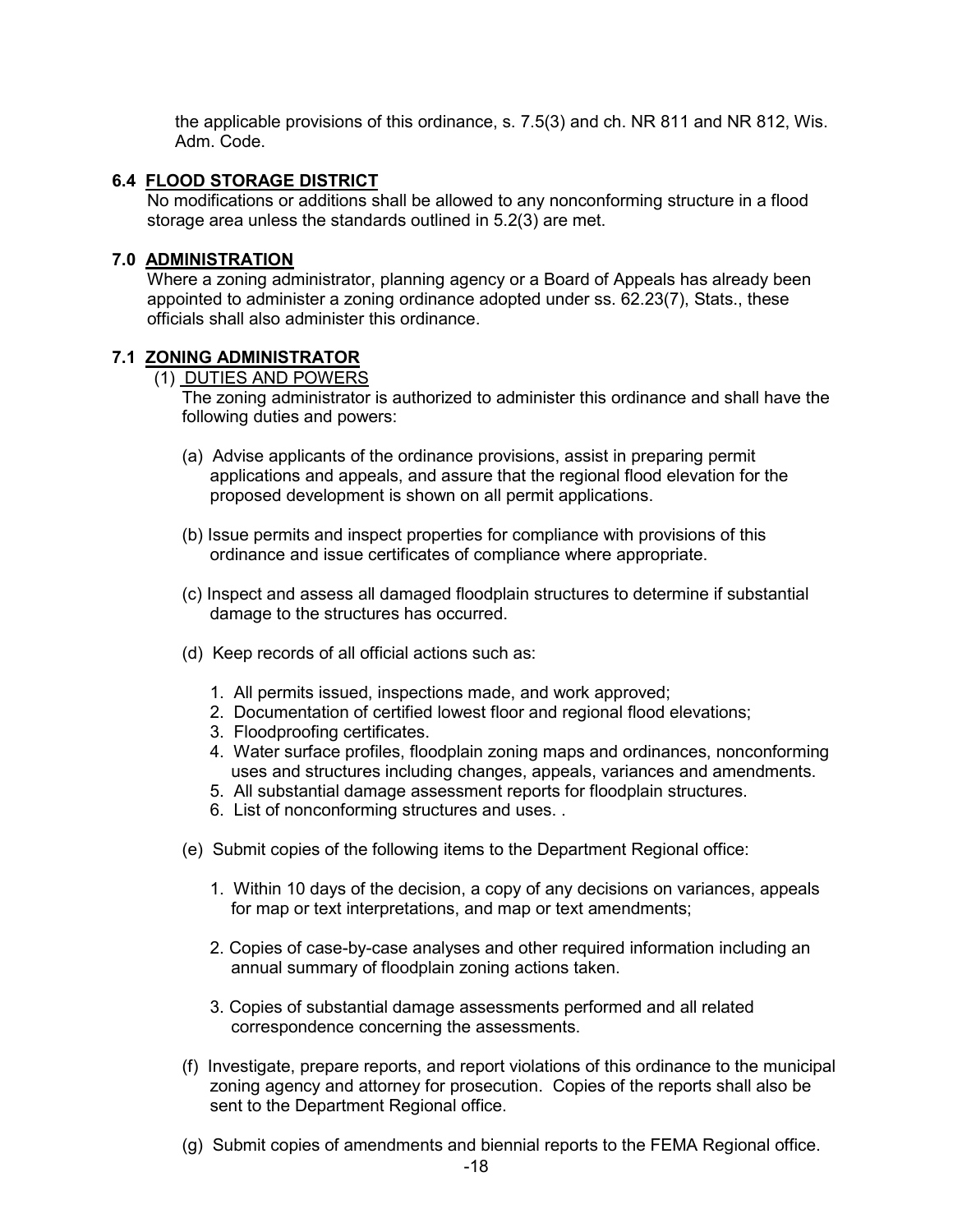# (2) LAND USE PERMIT

A land use permit shall be obtained before any new development; repair, modification or addition to an existing structure; or change in the use of a building or structure, including sewer and water facilities, may be initiated. Application to the zoning administrator shall include:

#### (a) GENERAL INFORMATION

- 1. Name and address of the applicant, property owner and contractor;
- 2. Legal description, proposed use, and whether it is new construction or a modification;

#### (b) SITE DEVELOPMENT PLAN

A site plan drawn to scale shall be submitted with the permit application form and shall contain:

- 1. Location, dimensions, area and elevation of the lot;
- 2. Location of the ordinary highwater mark of any abutting navigable waterways;
- 3. Location of any structures with distances measured from the lot lines and street center lines;
- 4. Location of any existing or proposed on-site sewage systems or private water supply systems;
- 5. Location and elevation of existing or future access roads;
- 6. Location of floodplain and floodway limits as determined from the official floodplain zoning maps;
- 7. The elevation of the lowest floor of proposed buildings and any fill using the vertical datum from the adopted study – either National Geodetic Vertical Datum (NGVD) or North American Vertical Datum (NAVD);
- 8. Data sufficient to determine the regional flood elevation in NGVD or NAVD at the location of the development and to determine whether or not the requirements of s. 3.0 or 4.0 are met; and
- 9. Data to determine if the proposed development will cause an obstruction to flow or an increase in regional flood height or discharge according to s. 2.1. This may include any of the information noted in s. 3.3(1).

(c) HYDRAULIC AND HYDROLOGIC STUDIES TO ANALYZE DEVELOPMENT All hydraulic and hydrologic studies shall be completed under the direct supervision of a professional engineer registered in the State. The study contractor shall be responsible for the technical adequacy of the study. All studies shall be reviewed and approved by the Department.

1. Zone A floodplains: a. Hydrology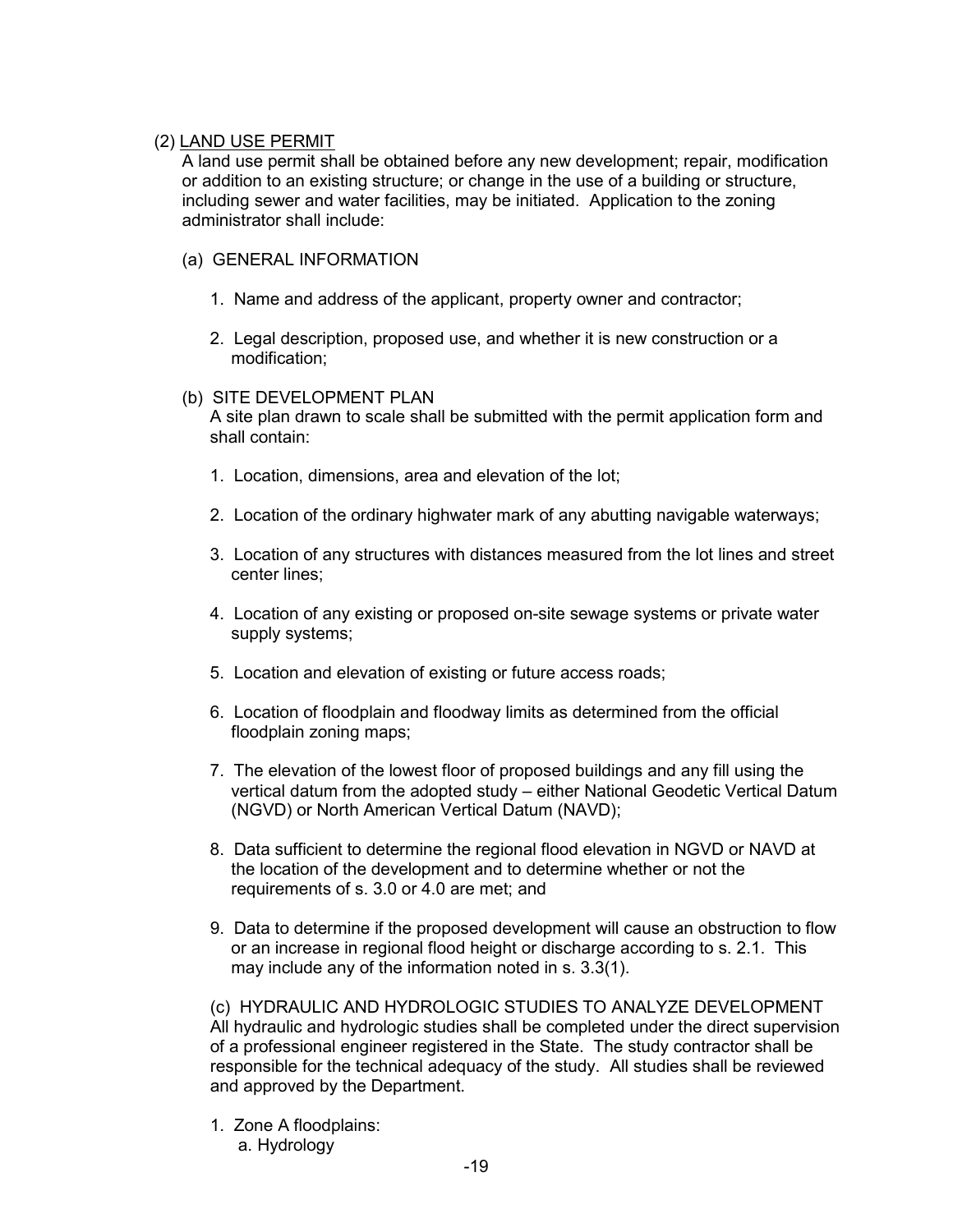- i. The appropriate method shall be based on the standards in ch. NR 116.07(3), Wis. Admin. Code, *Hydrologic Analysis: Determination of Regional Flood Discharge.*
- b. Hydraulic modeling

The regional flood elevation shall be based on the standards in ch. NR 116.07(4), Wis. Admin. Code, *Hydraulic Analysis: Determination of Regional Flood Elevation* and the following:

- *.* i. determination of the required limits of the hydraulic model shall be based on detailed study information for downstream structures (dam, bridge, culvert) to determine adequate starting WSEL for the study.
- ii. channel sections must be surveyed.
- iii. minimum four foot contour data in the overbanks shall be used for the development of cross section overbank and floodplain mapping.
- iv. a maximum distance of 500 feet between cross sections is allowed in developed areas with additional intermediate cross sections required at transitions in channel bottom slope including a survey of the channel at each location.
- v. the most current version of HEC\_RAS shall be used.
- vi. a survey of bridge and culvert openings and the top of road is required at each structure.
- vii. additional cross sections are required at the downstream and upstream limits of the proposed development and any necessary intermediate locations based on the length of the reach if greater than 500 feet.
- viii. standard accepted engineering practices shall be used when assigning parameters for the base model such as flow, Manning's N values, expansion and contraction coefficients or effective flow limits. The base model shall be calibrated to past flooding data such as high water marks to determine the reasonableness of the model results. If no historical data is available, adequate justification shall be provided for any parameters outside standard accepted engineering practices.
- ix. the model must extend past the upstream limit of the difference in the existing and proposed flood profiles in order to provide a tie-in to existing studies. The height difference between the proposed flood profile and the existing study profiles shall be no more than 0.00 feet.
- c. Mapping

A work map of the reach studied shall be provided, showing all cross section locations, floodway/floodplain limits based on best available topographic data, geographic limits of the proposed development and whether the proposed development is located in the floodway.

i. If the proposed development is located outside of the floodway, then it is determined to have no impact on the regional flood elevation.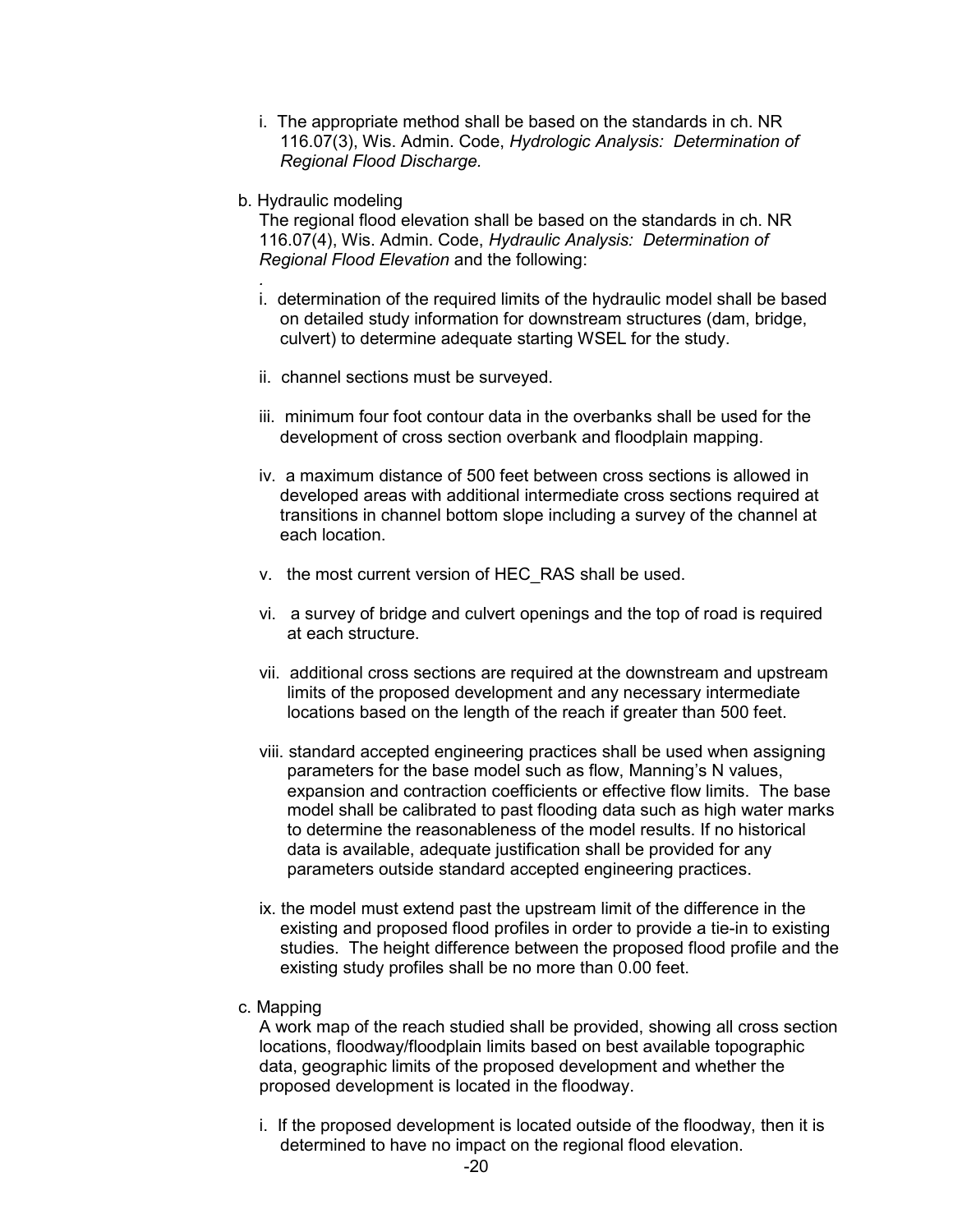- ii. If any part of the proposed development is in the floodway, it must be added to the base model to show the difference between existing and proposed conditions. The study must ensure that all coefficients remain the same as in the existing model, unless adequate justification based on standard accepted engineering practices is provided.
- 2. Zone AE Floodplains
	- a. Hydrology

If the proposed hydrology will change the existing study, the appropriate method to be used shall be based on ch. NR 116.07(3), Wis. Admin. Code, *Hydrologic Analysis: Determination of Regional Flood Discharge.*

b. Hydraulic model

The regional flood elevation shall be based on the standards in ch. NR 116.07(4), Wis. Admin. Code, *Hydraulic Analysis: Determination of Regional Flood Elevation* and the following:

i. Duplicate Effective Model

The effective model shall be reproduced to ensure correct transference of the model data and to allow integration of the revised data to provide a continuous FIS model upstream and downstream of the revised reach. If data from the effective model is available, models shall be generated that duplicate the FIS profiles and the elevations shown in the Floodway Data Table in the FIS report to within 0.1 foot.

ii. Corrected Effective Model.

The Corrected Effective Model shall not include any man-made physical changes since the effective model date, but shall import the model into the most current version of HEC-RAS for Department review.

iii. Existing (Pre-Project Conditions) Model.

The Existing Model shall be required to support conclusions about the actual impacts of the project associated with the Revised (Post-Project) Model or to establish more up-to-date models on which to base the Revised (Post-Project) Model.

- iv. Revised (Post-Project Conditions) Model. The Revised (Post-Project Conditions) Model shall incorporate the Existing Model and any proposed changes to the topography caused by the proposed development. This model shall reflect proposed conditions.
- v. All changes to the Duplicate Effective Model and subsequent models must be supported by certified topographic information, bridge plans, construction plans and survey notes.
- vi. Changes to the hydraulic models shall be limited to the stream reach for which the revision is being requested. Cross sections upstream and downstream of the revised reach shall be identical to those in the effective model and result in water surface elevations and topwidths computed by the revised models matching those in the effective models upstream and downstream of the revised reach as required. The Effective Model shall not be truncated.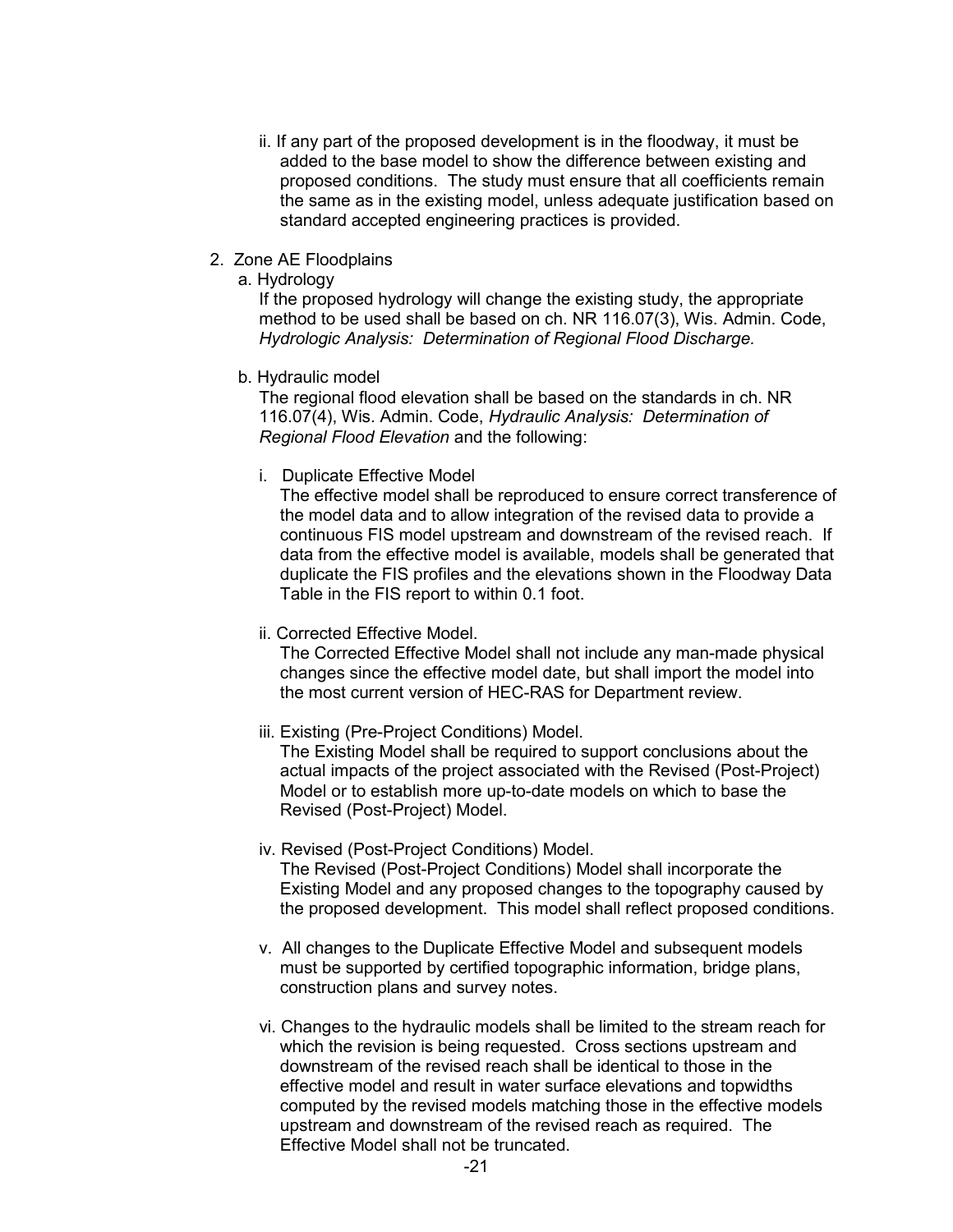c. Mapping

Maps and associated engineering data shall be submitted to the Department for review which meet the following conditions:

- i. Consistency between the revised hydraulic models, the revised floodplain and floodway delineations, the revised flood profiles, topographic work map, annotated FIRMs and/or Flood Boundary Floodway Maps (FBFMs), construction plans, bridge plans.
- ii. Certified topographic map of suitable scale, contour interval, and a planimetric map showing the applicable items. If a digital version of the map is available, it may be submitted in order that the FIRM may be more easily revised.
- iii. Annotated FIRM panel showing the revised 1% and 0.2% annual chance floodplains and floodway boundaries.
- iv. If an annotated FIRM and/or FBFM and digital mapping data (GIS or CADD) are used then all supporting documentation or metadata must be included with the data submission along with the Universal Transverse Mercator (UTM) projection and State Plane Coordinate System in accordance with FEMA mapping specifications.
- v. The revised floodplain boundaries shall tie into the effective floodplain boundaries.
- vi. All cross sections from the effective model shall be labeled in accordance with the effective map and a cross section lookup table shall be included to relate to the model input numbering scheme.
- vii. Both the current and proposed floodways shall be shown on the map.
- viii. The stream centerline, or profile baseline used to measure stream distances in the model shall be visible on the map.
- (d) EXPIRATION

All permits issued under the authority of this ordinance shall expire no more than 180 days after issuance. The permit may be extended for a maximum of 180 days for good and sufficient cause.

#### (3) CERTIFICATE OF COMPLIANCE

No land shall be occupied or used, and no building which is hereafter constructed, altered, added to, modified, repaired, rebuilt or replaced shall be occupied until a certificate of compliance is issued by the zoning administrator, except where no permit is required, subject to the following provisions:

- (a) The certificate of compliance shall show that the building or premises or part thereof, and the proposed use, conform to the provisions of this ordinance;
- (b) Application for such certificate shall be concurrent with the application for a permit;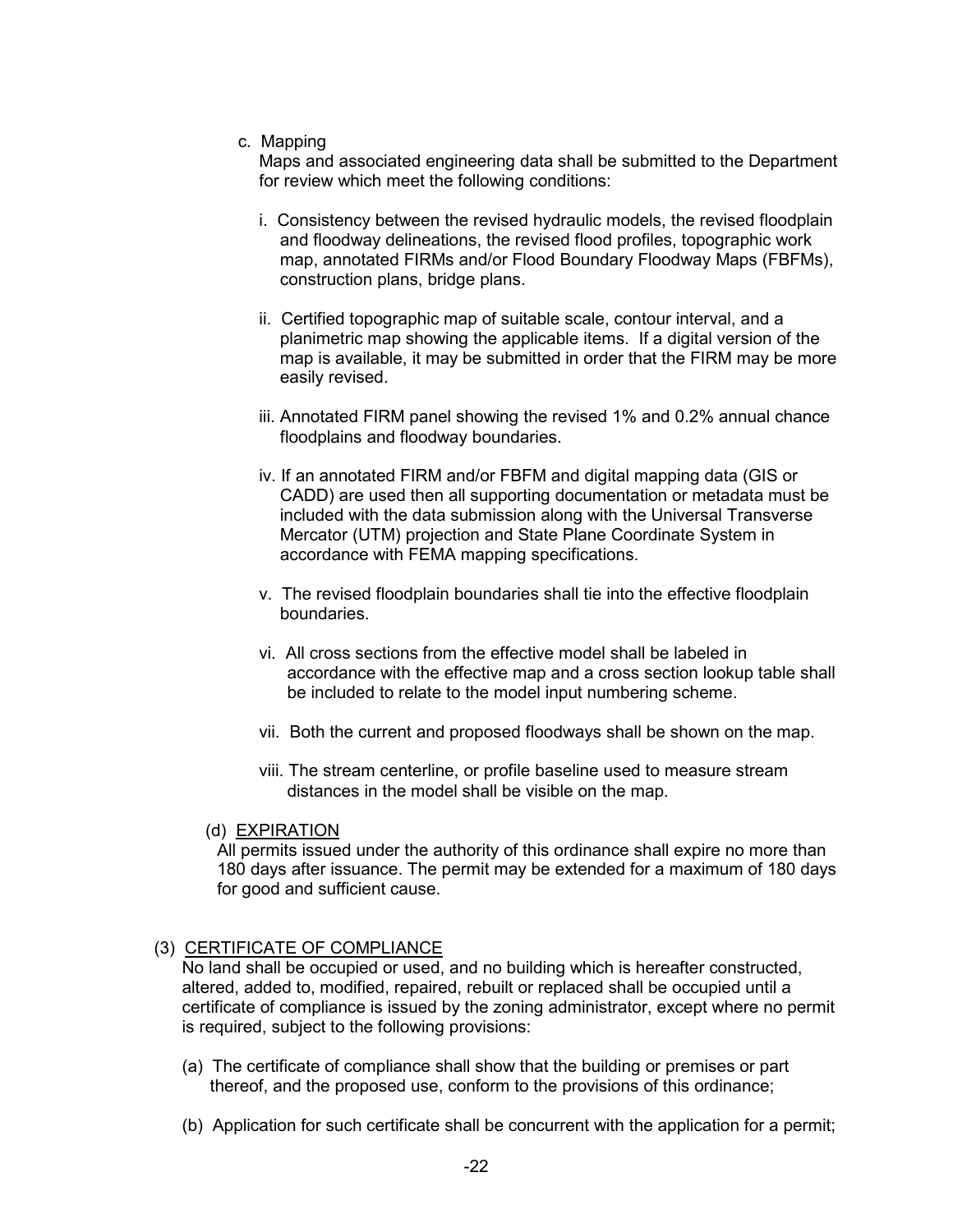- (c) If all ordinance provisions are met, the certificate of compliance shall be issued within 10 days after written notification that the permitted work is completed;
- (d) The applicant shall submit a certification signed by a registered professional engineer, architect or land surveyor that the fill, lowest floor and floodproofing elevations are in compliance with the permit issued. Floodproofing measures also require certification by a registered professional engineer or architect that the requirements of s. 7.5 are met.

#### (4) OTHER PERMITS

Prior to obtaining a floodplain development permit the applicant must secure all necessary permits from federal, state, and local agencies, including but not limited to those required by the U.S. Army Corps of Engineers under s. 404 of the Federal Water Pollution Control Act, Amendments of 1972, 33 U.S.C. 1344.

#### **7.2 ZONING AGENCY**

(1) The Plan Commission shall:

- (a) oversee the functions of the office of the zoning administrator; and
- (b) review and advise the governing body on all proposed amendments to this ordinance, maps and text.
- (2) The Plan Commission shall not:
	- (a) grant variances to the terms of the ordinance in place of action by the Board of Adjustment/Appeals; or
	- (b) amend the text or zoning maps in place of official action by the governing body.

#### **7.3 BOARD OF APPEALS**

The Board of Appeals, created under s. 62.23(7)(e), Stats., for cities or villages, is hereby authorized or shall be appointed to act for the purposes of this ordinance. The Board shall exercise the powers conferred by Wisconsin Statutes and adopt rules for the conduct of business. The zoning administrator shall not be the secretary of the Board.

(1) POWERS AND DUTIES

The Board of Appeals shall:

- (a) Appeals Hear and decide appeals where it is alleged there is an error in any order, requirement, decision or determination made by an administrative official in the enforcement or administration of this ordinance;
- (b) Boundary Disputes Hear and decide disputes concerning the district boundaries shown on the official floodplain zoning map; and
- (c) Variances Hear and decide, upon appeal, variances from the ordinance standards.
- (2) APPEALS TO THE BOARD
	- (a) Appeals to the board may be taken by any person aggrieved, or by any officer or department of the municipality affected by any decision of the zoning administrator or other administrative officer. Such appeal shall be taken within 30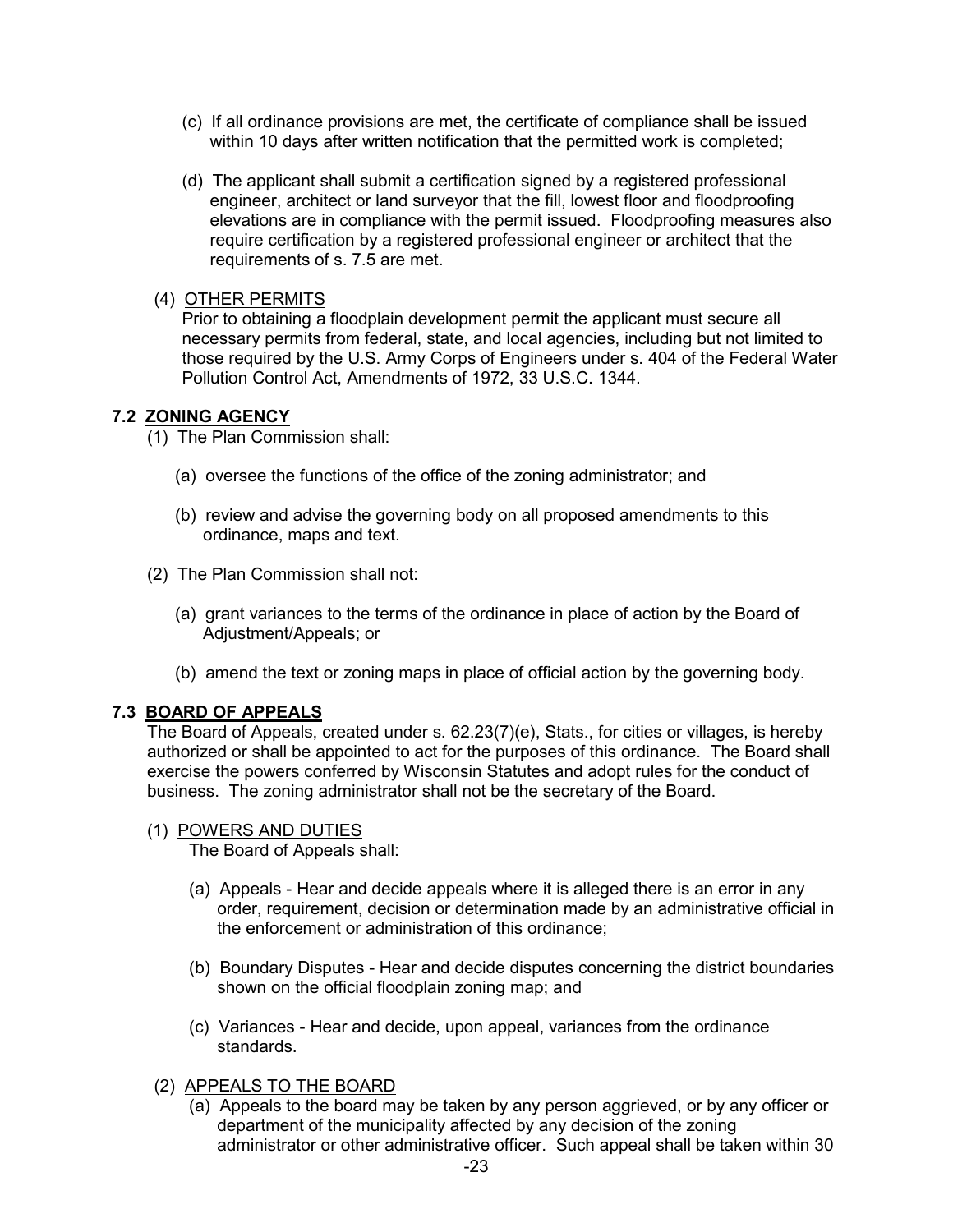days unless otherwise provided by the rules of the board, by filing with the official whose decision is in question, and with the board, a notice of appeal specifying the reasons for the appeal. The official whose decision is in question shall transmit to the board all records regarding the matter appealed.

- (b) NOTICE AND HEARING FOR APPEALS INCLUDING VARIANCES
	- 1. Notice The board shall:
		- a. Fix a reasonable time for the hearing;
		- b. Publish adequate notice pursuant to Wisconsin Statutes, specifying the date, time, place and subject of the hearing; and
		- c. Assure that notice shall be mailed to the parties in interest and the Department Regional office at least 10 days in advance of the hearing.
	- 2. Hearing Any party may appear in person or by agent. The board shall:
		- a. Resolve boundary disputes according to s. 7.3(3);
		- b. Decide variance applications according to s. 7.3(4); and
		- c. Decide appeals of permit denials according to s. 7.4.
- (c) DECISION: The final decision regarding the appeal or variance application shall:
	- 1. Be made within a reasonable time;
	- 2. Be sent to the Department Regional office within 10 days of the decision;
	- 3. Be a written determination signed by the chairman or secretary of the Board;
	- 4. State the specific facts which are the basis for the Board's decision;
	- 5. Either affirm, reverse, vary or modify the order, requirement, decision or determination appealed, in whole or in part, dismiss the appeal for lack of jurisdiction or grant or deny the variance application; and
	- 6. Include the reasons for granting an appeal, describing the hardship demonstrated by the applicant in the case of a variance, clearly stated in the recorded minutes of the Board proceedings.

#### (3) BOUNDARY DISPUTES

The following procedure shall be used by the Board in hearing disputes concerning floodplain district boundaries:

- (a) If a floodplain district boundary is established by approximate or detailed floodplain studies, the flood elevations or profiles shall prevail in locating the boundary. If none exist, other evidence may be examined;
- (b) The person contesting the boundary location shall be given a reasonable opportunity to present arguments and technical evidence to the Board; and
- (c) If the boundary is incorrectly mapped, the Board should inform the zoning committee or the person contesting the boundary location to petition the governing body for a map amendment according to s. 8.0 *Amendments*.

## (4) VARIANCE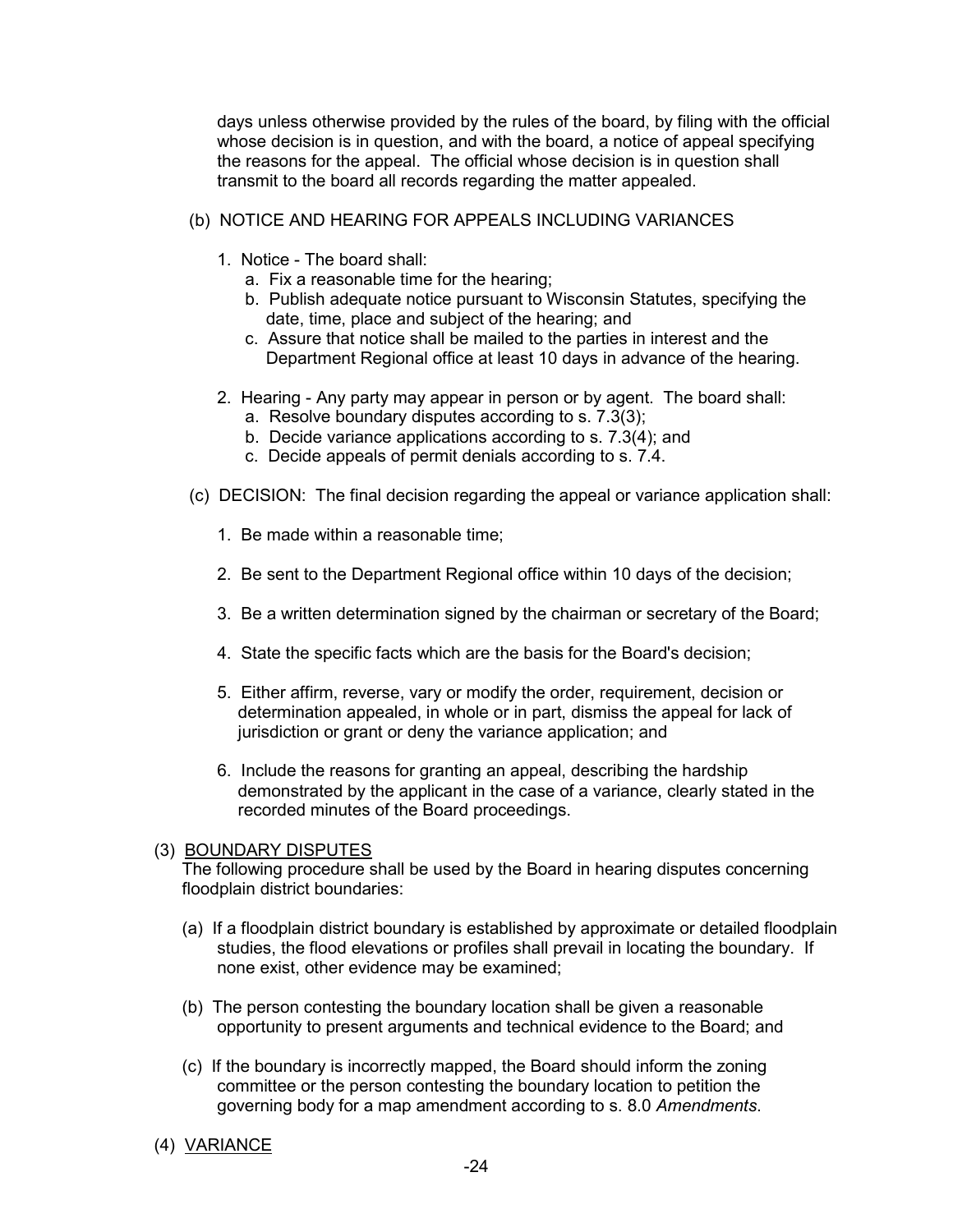- (a) The Board may, upon appeal, grant a variance from the standards of this ordinance if an applicant convincingly demonstrates that:
	- 1. Literal enforcement of the ordinance will cause unnecessary hardship;
	- 2. The hardship is due to adoption of the floodplain ordinance and unique property conditions, not common to adjacent lots or premises. In such case the ordinance or map must be amended;
	- 3. The variance is not contrary to the public interest; and
	- 4. The variance is consistent with the purpose of this ordinance in s. 1.3.
- (b) In addition to the criteria in sub. (a), to qualify for a variance under FEMA regulations, the following criteria must be met:
	- 1. The variance shall not cause any increase in the regional flood elevation;
	- 2. Variances can only be granted for lots that are less than one-half acre and are contiguous to existing structures constructed below the RFE; and
	- 3. Variances shall only be granted upon a showing of good and sufficient cause, shall be the minimum relief necessary, shall not cause increased risks to public safety or nuisances, shall not increase costs for rescue and relief efforts and shall not be contrary to the purpose of the ordinance.
- (c) A variance shall not:
	- 1. Grant, extend or increase any use prohibited in the zoning district;
	- 2. Be granted for a hardship based solely on an economic gain or loss;
	- 3. Be granted for a hardship which is self-created.
	- 4. Damage the rights or property values of other persons in the area;
	- 5. Allow actions without the amendments to this ordinance or map(s) required in s. 8.0 *Amendments*; and
	- 6. Allow any alteration of an historic structure, including its use, which would preclude its continued designation as an historic structure.
- (d) When a floodplain variance is granted the Board shall notify the applicant in writing that it may increase risks to life and property and flood insurance premiums could increase up to \$25.00 per \$100.00 of coverage. A copy shall be maintained with the variance record.

#### **7.4 TO REVIEW APPEALS OF PERMIT DENIALS**

- (1) The Zoning Agency (s. 7.2) or Board shall review all data related to the appeal. This may include:
	- (a) Permit application data listed in s. 7.1(2);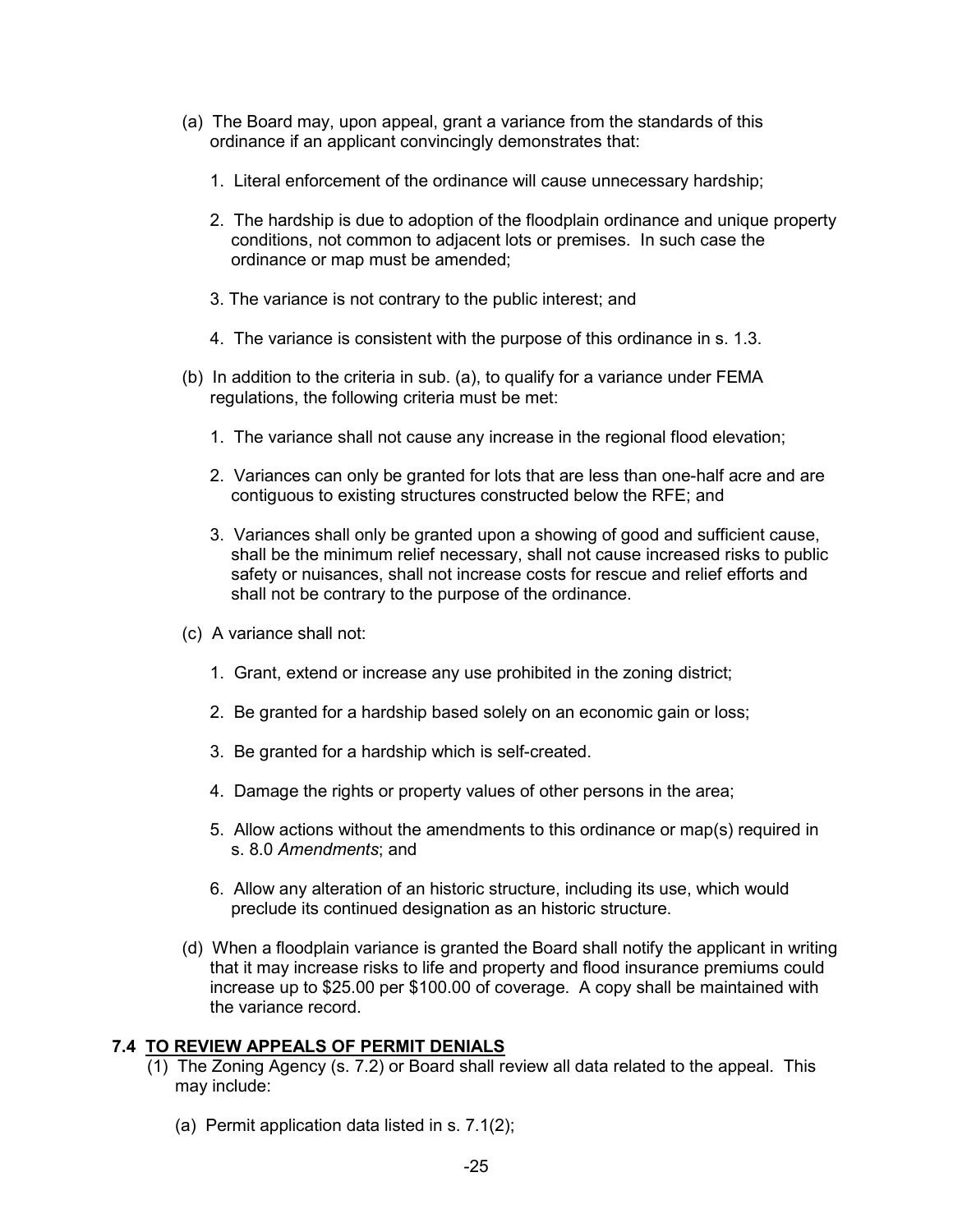- (b) Floodway/floodfringe determination data in s. 5.1(4);
- (c) Data listed in s. 3.3(1)(b) where the applicant has not submitted this information to the zoning administrator; and
- (d) Other data submitted with the application, or submitted to the Board with the appeal.
- (2) For appeals of all denied permits the Board shall:
	- (a) Follow the procedures of s. 7.3;
	- (b) Consider zoning agency recommendations; and
	- (c) Either uphold the denial or grant the appeal.
- (3) For appeals concerning increases in regional flood elevation the Board shall:
	- (a) Uphold the denial where the Board agrees with the data showing an increase in flood elevation. Increases may only be allowed after amending the flood profile and map and all appropriate legal arrangements are made with all adversely affected property owners as per the requirements of s. 8.0 *Amendments*; and
	- (b) Grant the appeal where the Board agrees that the data properly demonstrates that the project does not cause an increase provided no other reasons for denial exist.

#### **7.5 FLOODPROOFING STANDARDS FOR NONCONFORMING STRUCTURES OR USES**

- (1) No permit or variance shall be issued for a non-residential structure designed to be watertight below the regional flood elevation until the applicant submits a plan certified by a registered professional engineer or architect that the floodproofing measures will protect the structure or development to the flood protection elevation and submits a FEMA Floodproofing Certificate.
- (2) For a structure designed to allow the entry of floodwaters, no permit or variance shall be issued until the applicant submits a plan either:
	- (a) certified by a registered professional engineer or architect; or
	- (b) meets or exceeds the following standards:
		- 1. a minimum of two openings having a total net area of not less than one square inch for every square foot of enclosed area subject to flooding;
		- 2. the bottom of all openings shall be no higher than one foot above grade; and
		- 3. openings may be equipped with screens, louvers, valves, or other coverings or devices provided that they permit the automatic entry and exit of floodwaters.
- (3) Floodproofing measures shall be designed, as appropriate, to:
	- (a) Withstand flood pressures, depths, velocities, uplift and impact forces and other regional flood factors;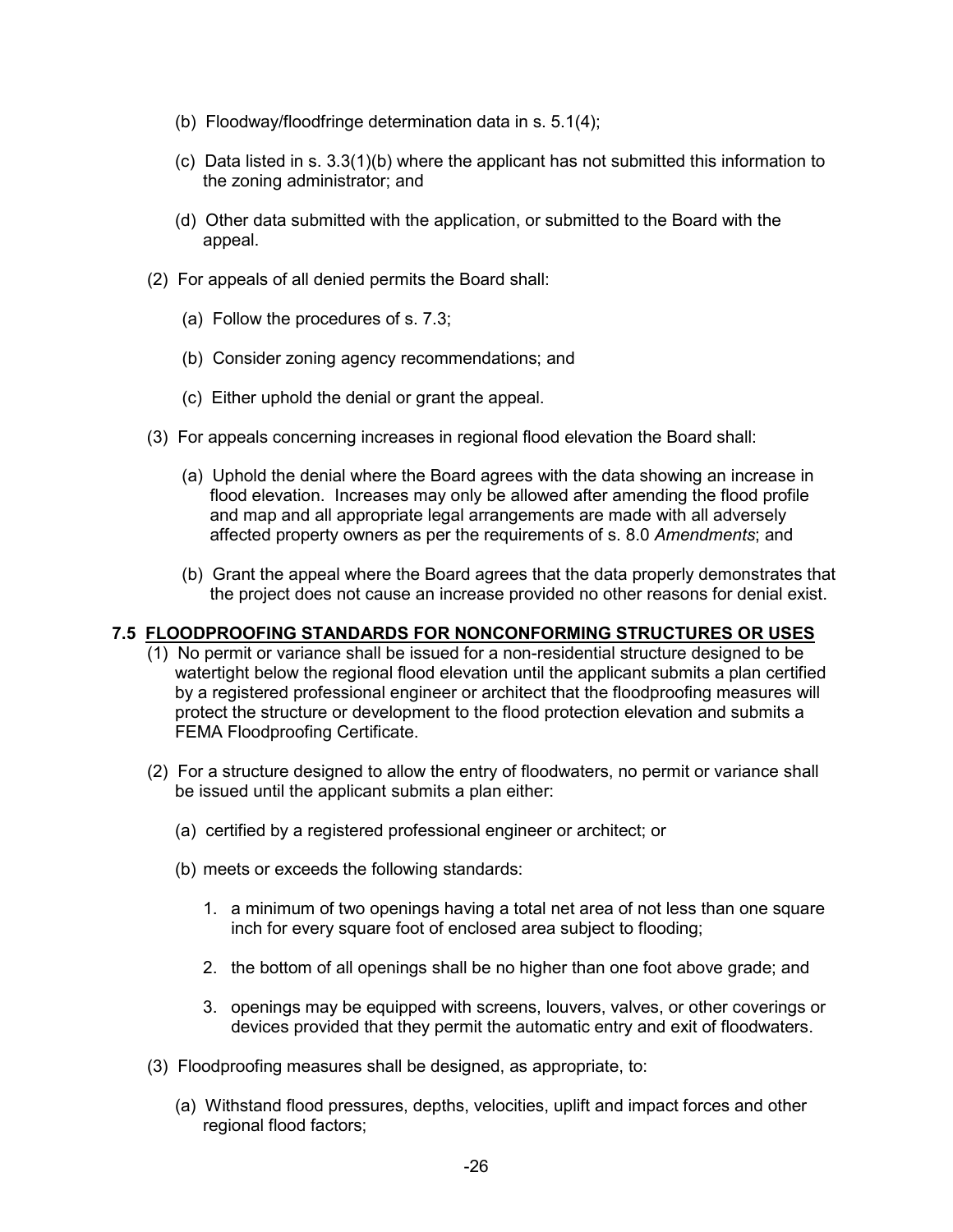- (b) Protect structures to the flood protection elevation;
- (c) Anchor structures to foundations to resist flotation and lateral movement;
- (d) Minimize or eliminate infiltration of flood waters; and
- (e) Minimize or eliminate discharges into flood waters.

#### **7.6 PUBLIC INFORMATION**

- (1) Place marks on structures to show the depth of inundation during the regional flood.
- (2) All maps, engineering data and regulations shall be available and widely distributed.
- (3) Real estate transfers should show what floodplain district any real property is in.

#### **8.0 AMENDMENTS**

Obstructions or increases may only be permitted if amendments are made to this ordinance, the official floodplain zoning maps, floodway lines and water surface profiles, in accordance with s. 8.1.

- (1) In AE Zones with a mapped floodway, no obstructions or increases shall be permitted unless the applicant receives a Conditional Letter of Map Revision from FEMA and amendments are made to this ordinance, the official floodplain zoning maps, floodway lines and water surface profiles, in accordance with s. 8.1. Any such alterations must be reviewed and approved by FEMA and the DNR.
- (2) In A Zones increases equal to or greater than 1.0 foot may only be permitted if the applicant receives a Conditional Letter of Map Revision from FEMA and amendments are made to this ordinance, the official floodplain maps, floodway lines, and water surface profiles, in accordance with s. 8.1.

#### **8.1 GENERAL**

The governing body shall change or supplement the floodplain zoning district boundaries and this ordinance in the manner outlined in s. 8.2 below. Actions which require an amendment to the ordinance and/ or submittal of a Letter of Map Change (LOMC) include, but are not limited to, the following:

- (1) Any fill or floodway encroachment that obstructs flow causing any increase in the regional flood height;
- (2) Any change to the floodplain boundaries and/or watercourse alterations on the FIRM;
- (3) Any changes to any other officially adopted floodplain maps listed in  $1.5 \, (2)(b)$ ;
- (4) Any floodplain fill which raises the elevation of the filled area to a height at or above the flood protection elevation and is contiguous to land lying outside the floodplain;
- (5) Correction of discrepancies between the water surface profiles and floodplain maps;
- (6) Any upgrade to a floodplain zoning ordinance text required by s. NR 116.05, Wis. Adm. Code, or otherwise required by law, or for changes by the municipality; and
- (7) All channel relocations and changes to the maps to alter floodway lines or to remove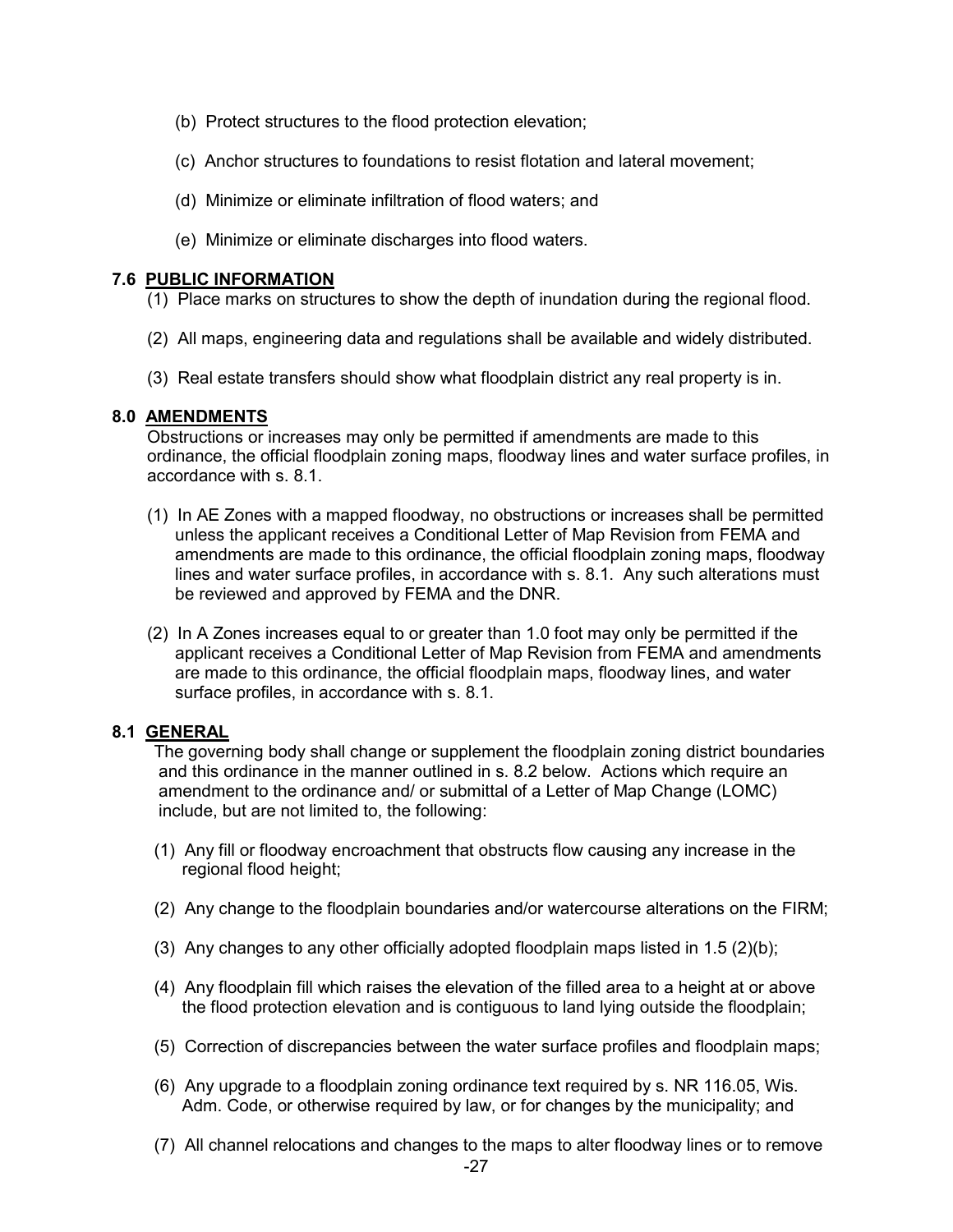an area from the floodway or the floodfringe that is based on a base flood elevation from a FIRM requires prior approval by FEMA.

#### **8.2 PROCEDURES**

Ordinance amendments may be made upon petition of any party according to the provisions of s. 62.23, Stats., for cities and villages. The petitions shall include all data required by ss. 5.1(4) and 7.1(2). The Land Use Permit shall not be issued until a Letter of Map Revision is issued by FEMA for the proposed changes.

- (1) The proposed amendment shall be referred to the zoning agency for a public hearing and recommendation to the governing body. The amendment and notice of public hearing shall be submitted to the Department Regional office for review prior to the hearing. The amendment procedure shall comply with the provisions of s. 62.23, Stats., for cities and villages.
- (2) No amendments shall become effective until reviewed and approved by the Department.
- (3) All persons petitioning for a map amendment that obstructs flow causing any increase in the regional flood height, shall obtain flooding easements or other appropriate legal arrangements from all adversely affected property owners and notify local units of government before the amendment can be approved by the governing body.

#### **9.0 ENFORCEMENT AND PENALTIES**

Any violation of the provisions of this ordinance by any person shall be unlawful and shall be referred to the municipal attorney who shall expeditiously prosecute all such violators. A violator shall, upon conviction, forfeit to the municipality a penalty of not less than \$ 5.00 (five dollars) and not more than \$50 (fifty dollars), together with a taxable cost of such action. Each day of continued violation shall constitute a separate offense. Every violation of this ordinance is a public nuisance and the creation may be enjoined and the maintenance may be abated by action at suit of the City of Oconomowoc, the State, or any citizen thereof pursuant to s. 87.30, Stats.

#### **10.0 DEFINITIONS**

Unless specifically defined, words and phrases in this ordinance shall have their common law meaning and shall be applied in accordance with their common usage. Words used in the present tense include the future, the singular number includes the plural and the plural number includes the singular. The word "may" is permissive, "shall" is mandatory and is not discretionary.

- 1. A ZONES Those areas shown on the Official Floodplain Zoning Map which would be inundated by the regional flood*.* These areas may be numbered or unnumbered A Zones. The A Zones may or may not be reflective of flood profiles, depending on the availability of data for a given area.
- 2. AH ZONE See "AREA OF SHALLOW FLOODING"
- 3. AO ZONE See "AREA OF SHALLOW FLOODING".
- 4. ACCESSORY STRUCTURE OR USE A facility, structure, building or use which is accessory or incidental to the principal use of a property, structure or building.
- 5. ALTERATION An enhancement, upgrading or substantial change or modifications other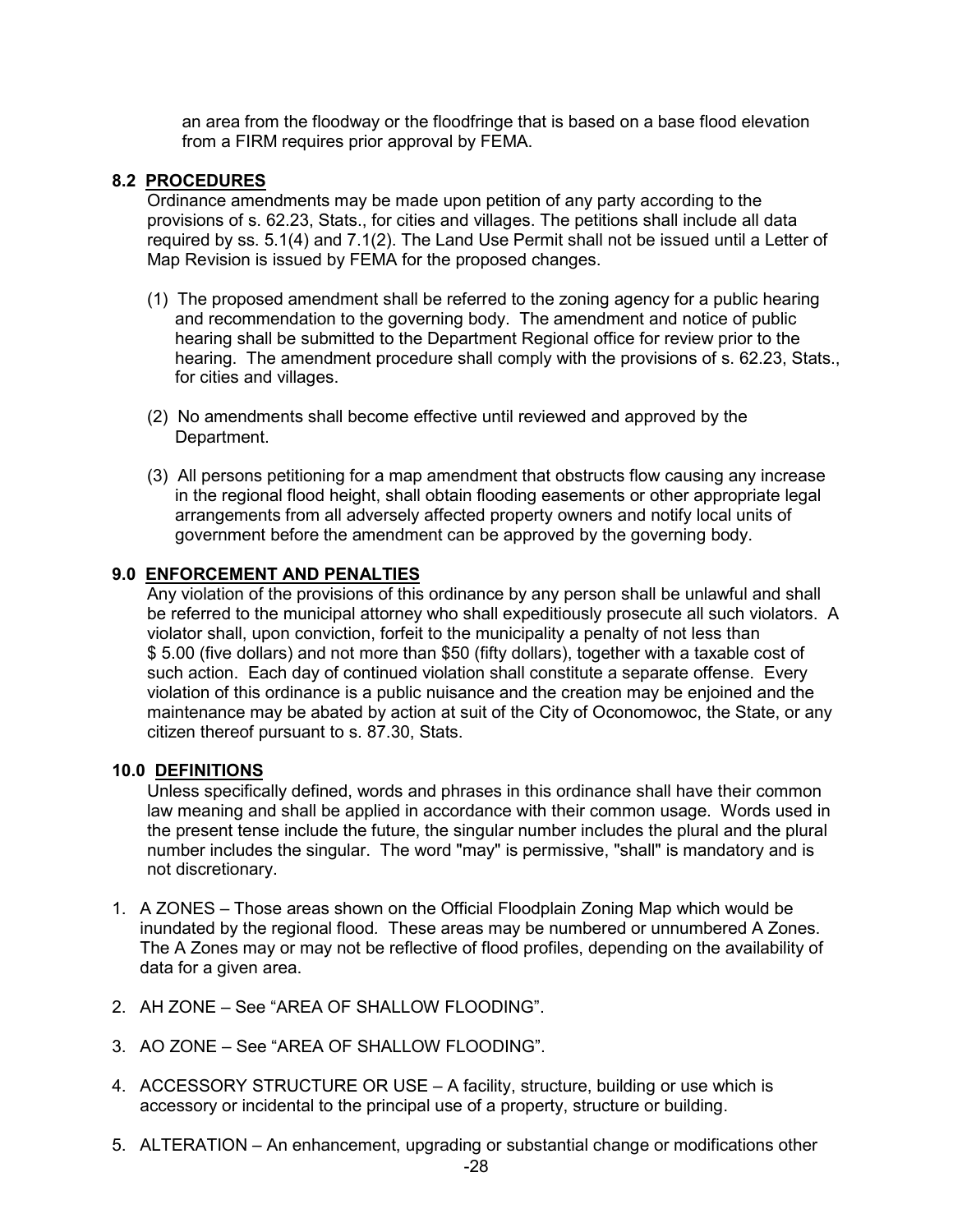than an addition or repair to a dwelling or to electrical, plumbing, heating, ventilating, air conditioning and other systems within a structure.

- 6. AREA OF SHALLOW FLOODING A designated AO, AH, AR/AO, AR/AH, or VO zone on a community's Flood Insurance Rate Map (FIRM) with a 1 percent or greater annual chance of flooding to an average depth of 1 to 3 feet where a clearly defined channel does not exist, where the path of flooding is unpredictable, and where velocity flood may be evident. Such flooding is characterized by ponding or sheet flow.
- 7. BASE FLOOD Means the flood having a one percent chance of being equaled or exceeded in any given year, as published by FEMA as part of a FIS and depicted on a FIRM.
- 8. BASEMENT Any enclosed area of a building having its floor sub-grade, i.e., below ground level, on all sides.
- 9. BUILDING See STRUCTURE.
- 10. BULKHEAD LINE A geographic line along a reach of navigable water that has been adopted by a municipal ordinance and approved by the Department pursuant to s. 30.11, Stats., and which allows limited filling between this bulkhead line and the original ordinary highwater mark, except where such filling is prohibited by the floodway provisions of this ordinance.
- 11. CAMPGROUND Any parcel of land which is designed, maintained, intended or used for the purpose of providing sites for nonpermanent overnight use by 4 or more camping units, or which is advertised or represented as a camping area.
- 12. CAMPING UNIT Any portable device, no more than 400 square feet in area, used as a temporary shelter, including but not limited to a camping trailer, motor home, bus, van, pickup truck, or tent that is fully licensed, if required, and ready for highway use.
- 13. CERTIFICATE OF COMPLIANCE A certification that the construction and the use of land or a building, the elevation of fill or the lowest floor of a structure is in compliance with all of the provisions of this ordinance.
- 14. CHANNEL A natural or artificial watercourse with definite bed and banks to confine and conduct normal flow of water.
- 15. CRAWLWAYS or CRAWL SPACE An enclosed area below the first usable floor of a building, generally less than five feet in height, used for access to plumbing and electrical utilities.
- 16. DECK An unenclosed exterior structure that has no roof or sides, but has a permeable floor which allows the infiltration of precipitation.
- 17. DEPARTMENT The Wisconsin Department of Natural Resources.
- 18. DEVELOPMENT Any artificial change to improved or unimproved real estate, including, but not limited to, the construction of buildings, structures or accessory structures; the construction of additions or alterations to buildings, structures or accessory structures; the repair of any damaged structure or the improvement or renovation of any structure, regardless of percentage of damage or improvement; the placement of buildings or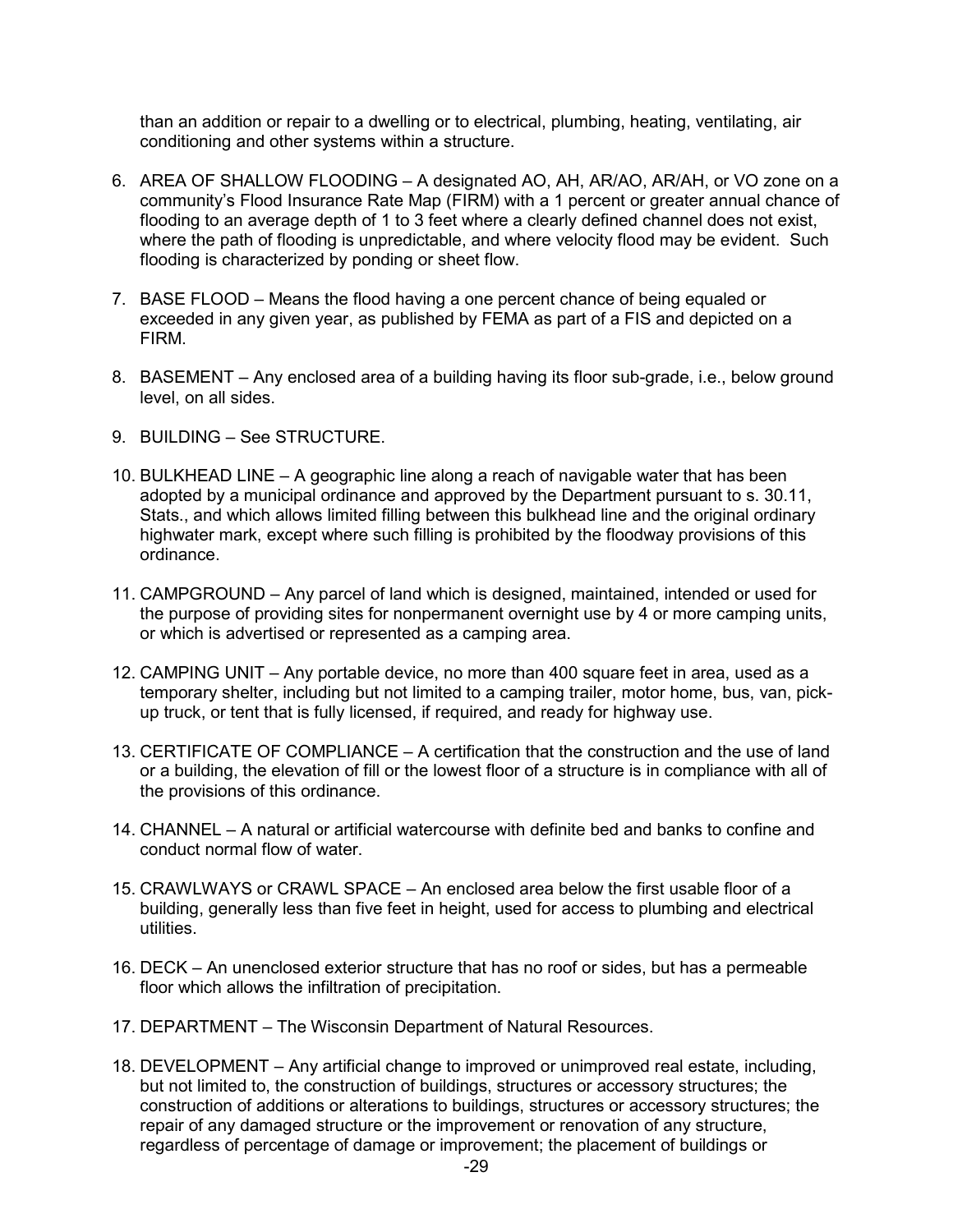structures; subdivision layout and site preparation; mining, dredging, filling, grading, paving, excavation or drilling operations; the storage, deposition or extraction of materials or equipment; and the installation, repair or removal of public or private sewage disposal systems or water supply facilities.

- 19. DRYLAND ACCESS A vehicular access route which is above the regional flood elevation and which connects land located in the floodplain to land outside the floodplain, such as a road with its surface above regional flood elevation and wide enough for wheeled rescue and relief vehicles.
- 20. ENCROACHMENT Any fill, structure, equipment, use or development in the floodway.
- 21. FEDERAL EMERGENCY MANAGEMENT AGENCY (FEMA) The federal agency that administers the National Flood Insurance Program.
- 22. FLOOD INSURANCE RATE MAP (FIRM) A map of a community on which the Federal Insurance Administration has delineated both the floodplain and the risk premium zones applicable to the community. This map can only be amended by the Federal Emergency Management Agency.
- 23. FLOOD or FLOODING A general and temporary condition of partial or complete inundation of normally dry land areas caused by one of the following conditions:
	- The overflow or rise of inland waters;
	- The rapid accumulation or runoff of surface waters from any source;
	- The inundation caused by waves or currents of water exceeding anticipated cyclical levels along the shore of Lake Michigan or Lake Superior; or
	- The sudden increase caused by an unusually high water level in a natural body of water, accompanied by a severe storm, or by an unanticipated force of nature, such as a seiche, or by some similarly unusual event.
- 24. FLOOD FREQUENCY The probability of a flood occurrence which is determined from statistical analyses. The frequency of a particular flood event is usually expressed as occurring, on the average once in a specified number of years or as a percent (%) chance of occurring in any given year.
- 25. FLOODFRINGE That portion of the floodplain outside of the floodway which is covered by flood waters during the regional flood and associated with standing water rather than flowing water.
- 26. FLOOD HAZARD BOUNDARY MAP A map designating approximate flood hazard areas. Flood hazard areas are designated as unnumbered A-Zones and do not contain floodway lines or regional flood elevations. This map forms the basis for both the regulatory and insurance aspects of the National Flood Insurance Program (NFIP) until superseded by a Flood Insurance Study and a Flood Insurance Rate Map.
- 27. FLOOD INSURANCE STUDY A technical engineering examination, evaluation, and determination of the local flood hazard areas. It provides maps designating those areas affected by the regional flood and provides both flood insurance rate zones and base flood elevations and may provide floodway lines. The flood hazard areas are designated as numbered and unnumbered A-Zones. Flood Insurance Rate Maps, that accompany the Flood Insurance Study, form the basis for both the regulatory and the insurance aspects of the National Flood Insurance Program.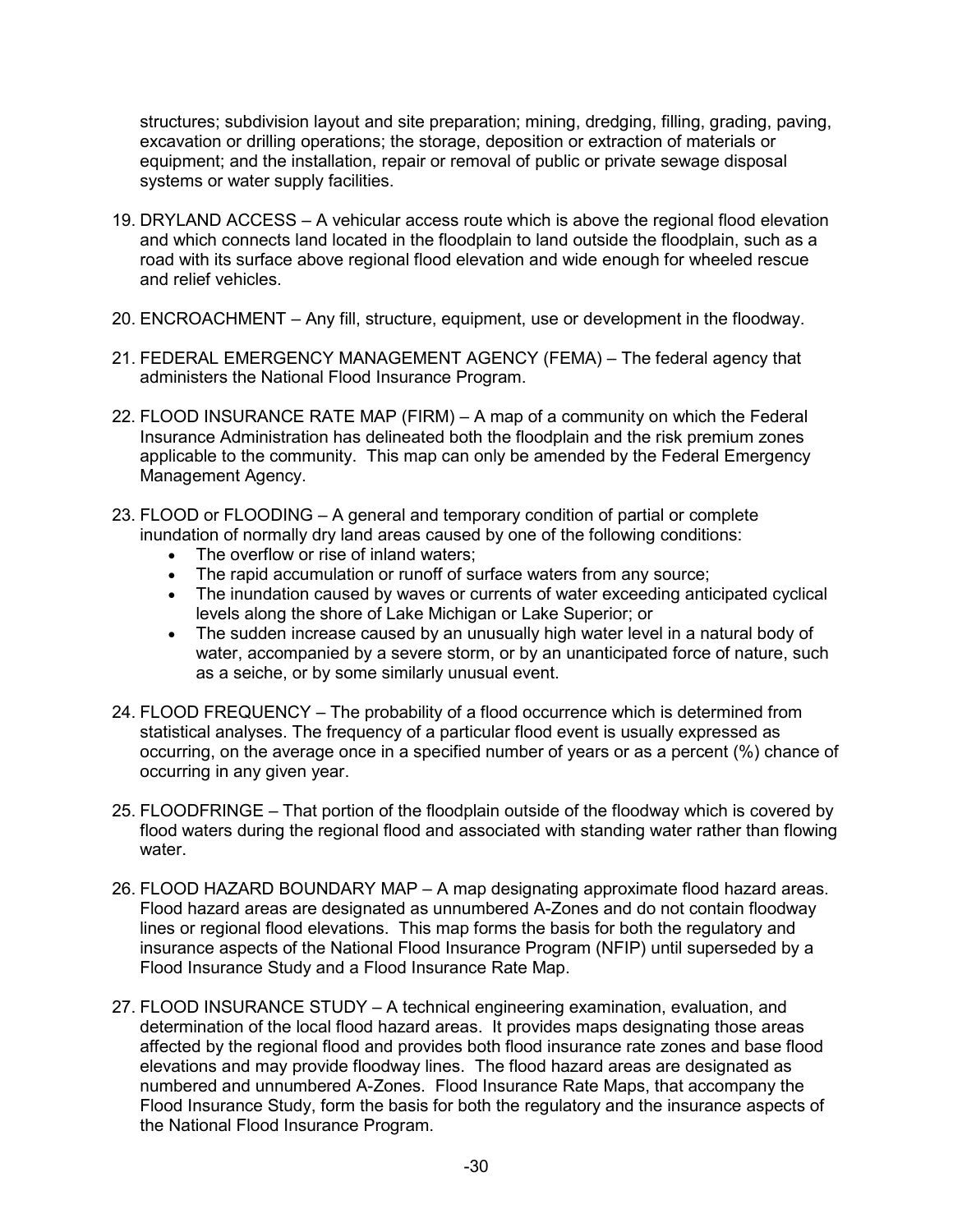- 28. FLOODPLAIN Land which has been or may be covered by flood water during the regional flood. It includes the floodway and the floodfringe, and may include other designated floodplain areas for regulatory purposes.
- 29. FLOODPLAIN ISLAND A natural geologic land formation within the floodplain that is surrounded, but not covered, by floodwater during the regional flood.
- 30. FLOODPLAIN MANAGEMENT Policy and procedures to insure wise use of floodplains, including mapping and engineering, mitigation, education, and administration and enforcement of floodplain regulations.
- 31. FLOOD PROFILE A graph or a longitudinal profile line showing the relationship of the water surface elevation of a flood event to locations of land surface elevations along a stream or river.
- 32. FLOODPROOFING Any combination of structural provisions, changes or adjustments to properties and structures, water and sanitary facilities and contents of buildings subject to flooding, for the purpose of reducing or eliminating flood damage.
- 33. FLOOD PROTECTION ELEVATION An elevation of two feet of freeboard above the water surface profile elevation designated for the regional flood. (Also see: FREEBOARD.)
- 34. FLOOD STORAGE Those floodplain areas where storage of floodwaters has been taken into account during analysis in reducing the regional flood discharge.
- 35. FLOODWAY The channel of a river or stream and those portions of the floodplain adjoining the channel required to carry the regional flood discharge.
- 36. FREEBOARD A safety factor expressed in terms of a specified number of feet above a calculated flood level. Freeboard compensates for any factors that cause flood heights greater than those calculated, including ice jams, debris accumulation, wave action, obstruction of bridge openings and floodways, the effects of watershed urbanization, loss of flood storage areas due to development and aggregation of the river or stream bed.
- 37. HABITABLE STRUCTURE Any structure or portion thereof used or designed for human habitation.
- 38. HEARING NOTICE Publication or posting meeting the requirements of Ch. 985, Stats. For appeals, a Class 1 notice, published once at least one week (7 days) before the hearing, is required. For all zoning ordinances and amendments, a Class 2 notice, published twice, once each week consecutively, the last at least a week (7 days) before the hearing. Local ordinances or bylaws may require additional notice, exceeding these minimums.
- 39. HIGH FLOOD DAMAGE POTENTIAL Damage that could result from flooding that includes any danger to life or health or any significant economic loss to a structure or building and its contents.
- 40. HIGHEST ADJACENT GRADE The highest natural elevation of the ground surface prior to construction next to the proposed walls of a structure.
- 41. HISTORIC STRUCTURE Any structure that is either:
	- Listed individually in the National Register of Historic Places or preliminarily determined by the Secretary of the Interior as meeting the requirements for individual listing on the National Register;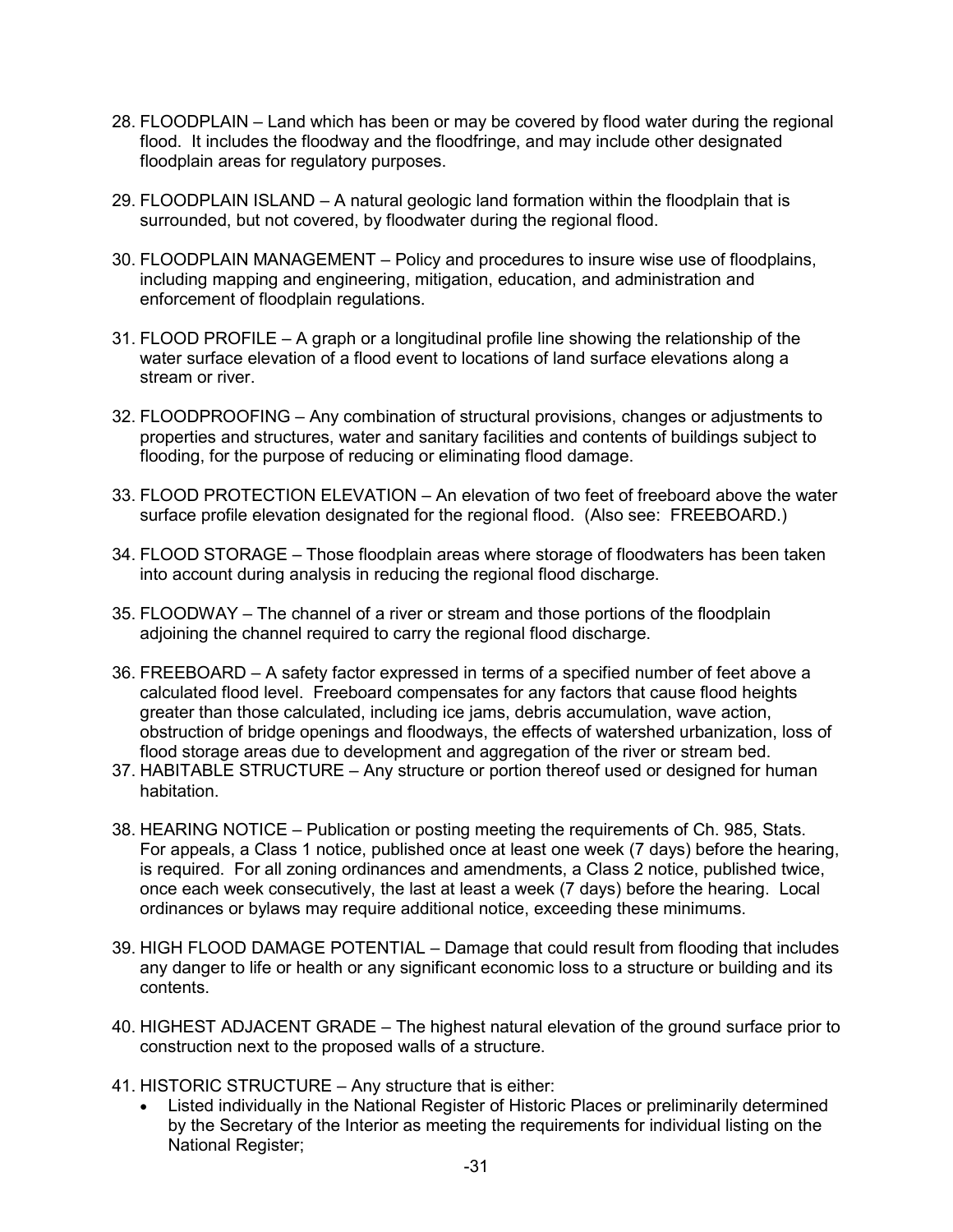- Certified or preliminarily determined by the Secretary of the Interior as contributing to the historical significance of a registered historic district or a district preliminarily determined by the Secretary to qualify as a registered historic district;
- Individually listed on a state inventory of historic places in states with historic preservation programs which have been approved by the Secretary of the Interior; or
- Individually listed on a local inventory of historic places in communities with historic preservation programs that have been certified either by an approved state program, as determined by the Secretary of the Interior; or by the Secretary of the Interior in states without approved programs.
- 42. INCREASE IN REGIONAL FLOOD HEIGHT A calculated upward rise in the regional flood elevation greater than 0.00 foot, based on a comparison of existing conditions and proposed conditions which is directly attributable to development in the floodplain but not attributable to manipulation of mathematical variables such as roughness factors, expansion and contraction coefficients and discharge.
- 43. LAND USE Any nonstructural use made of unimproved or improved real estate. (Also see DEVELOPMENT.)
- 44. LOWEST ADJACENT GRADE Elevation of the lowest ground surface that touches any of the exterior walls of a building.
- 45. LOWEST FLOOR The lowest floor of the lowest enclosed area (including basement). An unfinished or flood resistant enclosure, usable solely for parking of vehicles, building access or storage in an area other than a basement area is not considered a building's lowest floor; provided that such enclosure is not built so as to render the structure in violation of the applicable non-elevation design requirements of 44 CFR 60.3.
- 46. MAINTENANCE The act or process of restoring to original soundness, including redecorating, refinishing, non structural repairs, or the replacement of existing fixtures, systems or equipment with equivalent fixtures, systems or structures.
- 47. MANUFACTURED HOME A structure transportable in one or more sections, which is built on a permanent chassis and is designed to be used with or without a permanent foundation when connected to required utilities. The term "manufactured home" includes a mobile home but does not include a "mobile recreational vehicle."
- 48. MOBILE/MANUFACTURED HOME PARK OR SUBDIVISION A parcel (or contiguous parcels) of land, divided into two or more manufactured home lots for rent or sale.
- 49. MOBILE/MANUFACTURED HOME PARK OR SUBDIVISION, EXISTING A parcel of land, divided into two or more manufactured home lots for rent or sale, on which the construction of facilities for servicing the lots is completed before the effective date of this ordinance. At a minimum, this would include the installation of utilities, the construction of streets and either final site grading or the pouring of concrete pads.
- 50. MOBILE/MANUFACTURED HOME PARK, EXPANSION TO EXISTING The preparation of additional sites by the construction of facilities for servicing the lots on which the manufactured homes are to be affixed. This includes installation of utilities, construction of streets and either final site grading, or the pouring if concrete pads.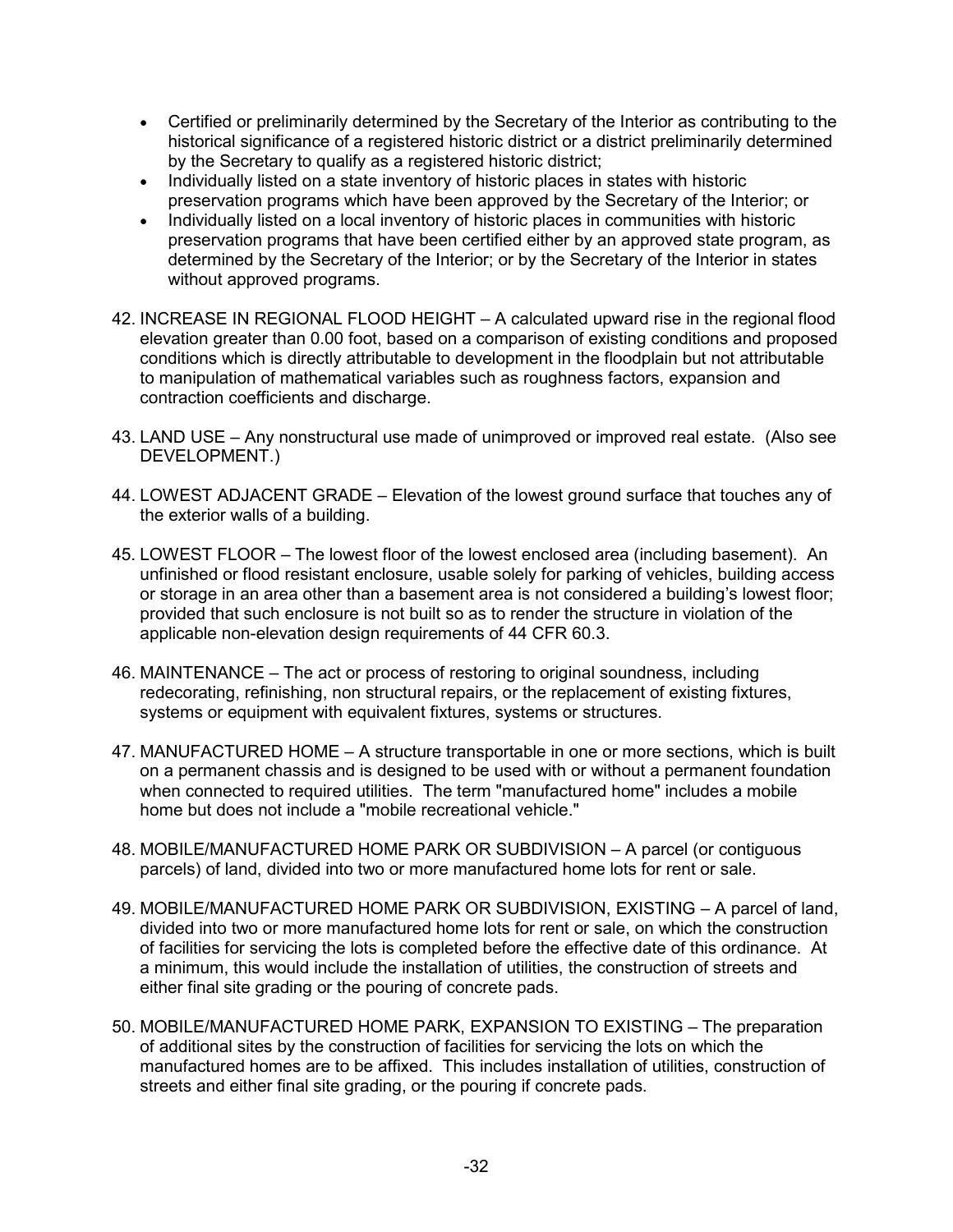- 51. MOBILE RECREATIONAL VEHICLE A vehicle which is built on a single chassis, 400 square feet or less when measured at the largest horizontal projection, designed to be selfpropelled, carried or permanently towable by a licensed, light-duty vehicle, is licensed for highway use if registration is required and is designed primarily not for use as a permanent dwelling, but as temporary living quarters for recreational, camping, travel or seasonal use. Manufactured homes that are towed or carried onto a parcel of land, but do not remain capable of being towed or carried, including park model homes, do not fall within the definition of "mobile recreational vehicles."
- 52. MODEL, CORRECTED EFFECTIVE A hydraulic engineering model that corrects any errors that occur in the Duplicate Effective Model, adds any additional cross sections to the Duplicate Effective Model, or incorporates more detailed topographic information than that used in the current effective model.
- 53. MODEL, DUPLICATE EFFECTIVE A copy of the hydraulic analysis used in the effective FIS and referred to as the effective model.
- 54. MODEL, EFFECTIVE The hydraulic engineering model that was used to produce the current effective Flood Insurance Study.
- 55. MODEL, EXISTING (PRE-PROJECT) A modification of the Duplicate Effective Model or Corrected Effective Model to reflect any man made modifications that have occurred within the floodplain since the date of the effective model but prior to the construction of the project for which the revision is being requested. If no modification has occurred since the date of the effective model, then this model would be identical to the Corrected Effective Model or Duplicate Effective Model.
- 56. MODEL, REVISED (POST-PROJECT) A modification of the Existing or Pre-Project Conditions Model, Duplicate Effective Model or Corrected Effective Model to reflect revised or post-project conditions.
- 57. MUNICIPALITY or MUNICIPAL The county, city or village governmental units enacting, administering and enforcing this zoning ordinance.
- 58. NAVD or NORTH AMERICAN VERTICAL DATUM Elevations referenced to mean sea level datum, 1988 adjustment.
- 59. NGVD or NATIONAL GEODETIC VERTICAL DATUM Elevations referenced to mean sea level datum, 1929 adjustment.
- 60. NEW CONSTRUCTION For floodplain management purposes, "new construction" means structures for which the start of construction commenced on or after the effective date of floodplain zoning regulations adopted by this community and includes any subsequent improvements to such structures. For the purpose of determining flood insurance rates, it includes any structures for which the "start of construction" commenced on or after the effective date of an initial FIRM or after December 31, 1974, whichever is later, and includes any subsequent improvements to such structures.
- 61. NONCONFORMING STRUCTURE An existing lawful structure or building which is not in conformity with the dimensional or structural requirements of this ordinance for the area of the floodplain which it occupies. (For example, an existing residential structure in the floodfringe district is a conforming use. However, if the lowest floor is lower than the flood protection elevation, the structure is nonconforming.)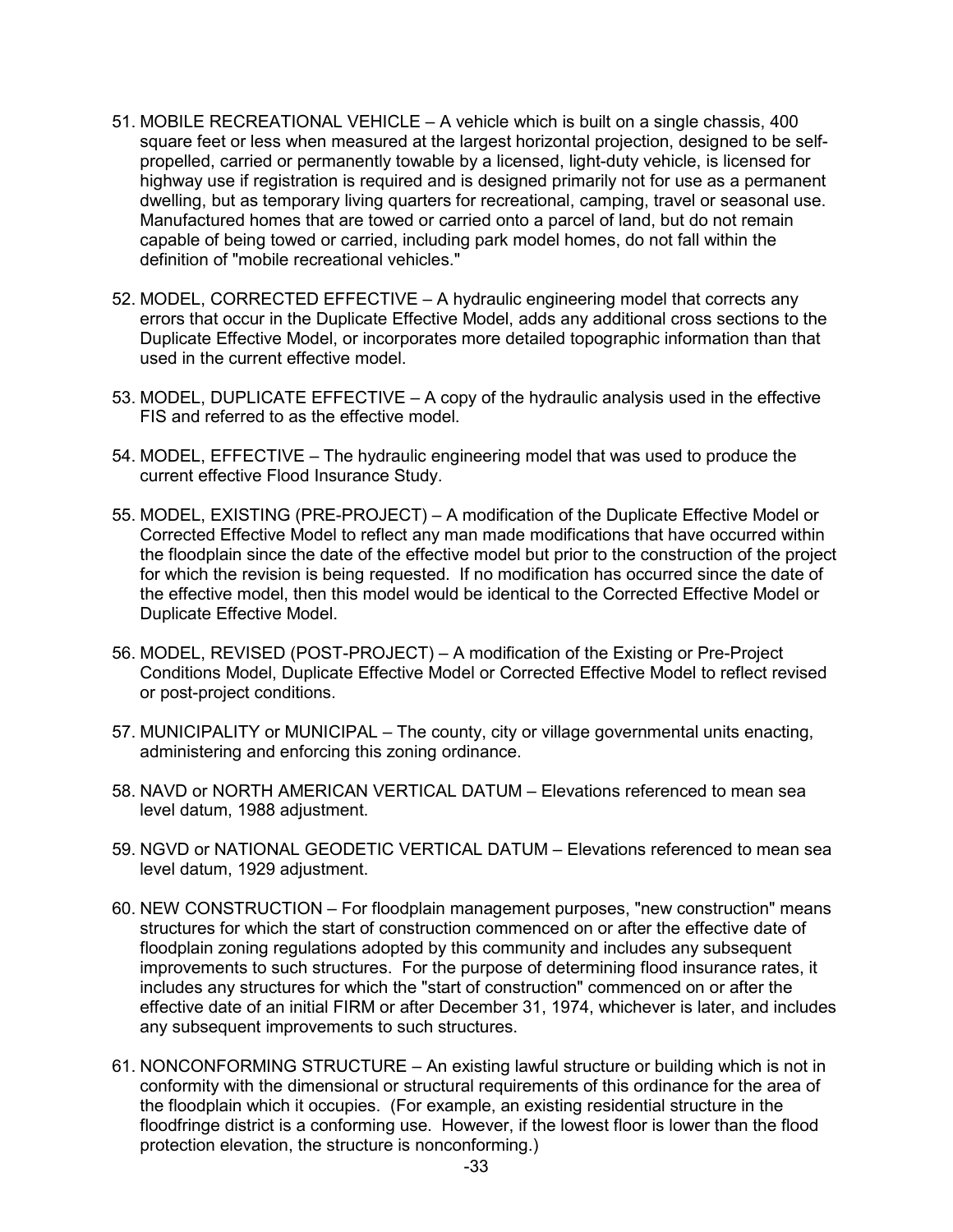- 62. NONCONFORMING USE An existing lawful use or accessory use of a structure or building which is not in conformity with the provisions of this ordinance for the area of the floodplain which it occupies. (Such as a residence in the floodway.)
- 63. OBSTRUCTION TO FLOW Any development which blocks the conveyance of floodwaters such that this development alone or together with any future development will cause an increase in regional flood height.
- 64. OFFICIAL FLOODPLAIN ZONING MAP That map, adopted and made part of this ordinance, as described in s. 1.5(2), which has been approved by the Department and FEMA.
- 65. OPEN SPACE USE Those uses having a relatively low flood damage potential and not involving structures.
- 66. ORDINARY HIGHWATER MARK The point on the bank or shore up to which the presence and action of surface water is so continuous as to leave a distinctive mark such as by erosion, destruction or prevention of terrestrial vegetation, predominance of aquatic vegetation, or other easily recognized characteristic.
- 67. PERSON An individual, or group of individuals, corporation, partnership, association, municipality or state agency.
- 68. PRIVATE SEWAGE SYSTEM A sewage treatment and disposal system serving one structure with a septic tank and soil absorption field located on the same parcel as the structure. It also means an alternative sewage system approved by the Department of Safety and Professional Services, including a substitute for the septic tank or soil absorption field, a holding tank, a system serving more than one structure or a system located on a different parcel than the structure.
- 69. PUBLIC UTILITIES Those utilities using underground or overhead transmission lines such as electric, telephone and telegraph, and distribution and collection systems such as water, sanitary sewer and storm sewer.
- 70. REASONABLY SAFE FROM FLOODING Means base flood waters will not inundate the land or damage structures to be removed from the floodplain and that any subsurface waters related to the base flood will not damage existing or proposed buildings.
- 71. REGIONAL FLOOD A flood determined to be representative of large floods known to have occurred in Wisconsin. A regional flood is a flood with a one percent chance of being equaled or exceeded in any given year, and if depicted on the FIRM, the RFE is equivalent to the BFE.
- 72. START OF CONSTRUCTION The date the building permit was issued, provided the actual start of construction, repair, reconstruction, rehabilitation, addition, placement, or other improvement was within 180 days of the permit date. The actual start means either the first placement of permanent construction on a site, such as the pouring of slab or footings, the installation of piles, the construction of columns, or any work beyond initial excavation, or the placement of a manufactured home on a foundation. Permanent construction does not include land preparation, such as clearing, grading and filling, nor does it include the installation of streets and/or walkways, nor does it include excavation for a basement, footings, piers or foundations or the erection of temporary forms, nor does it